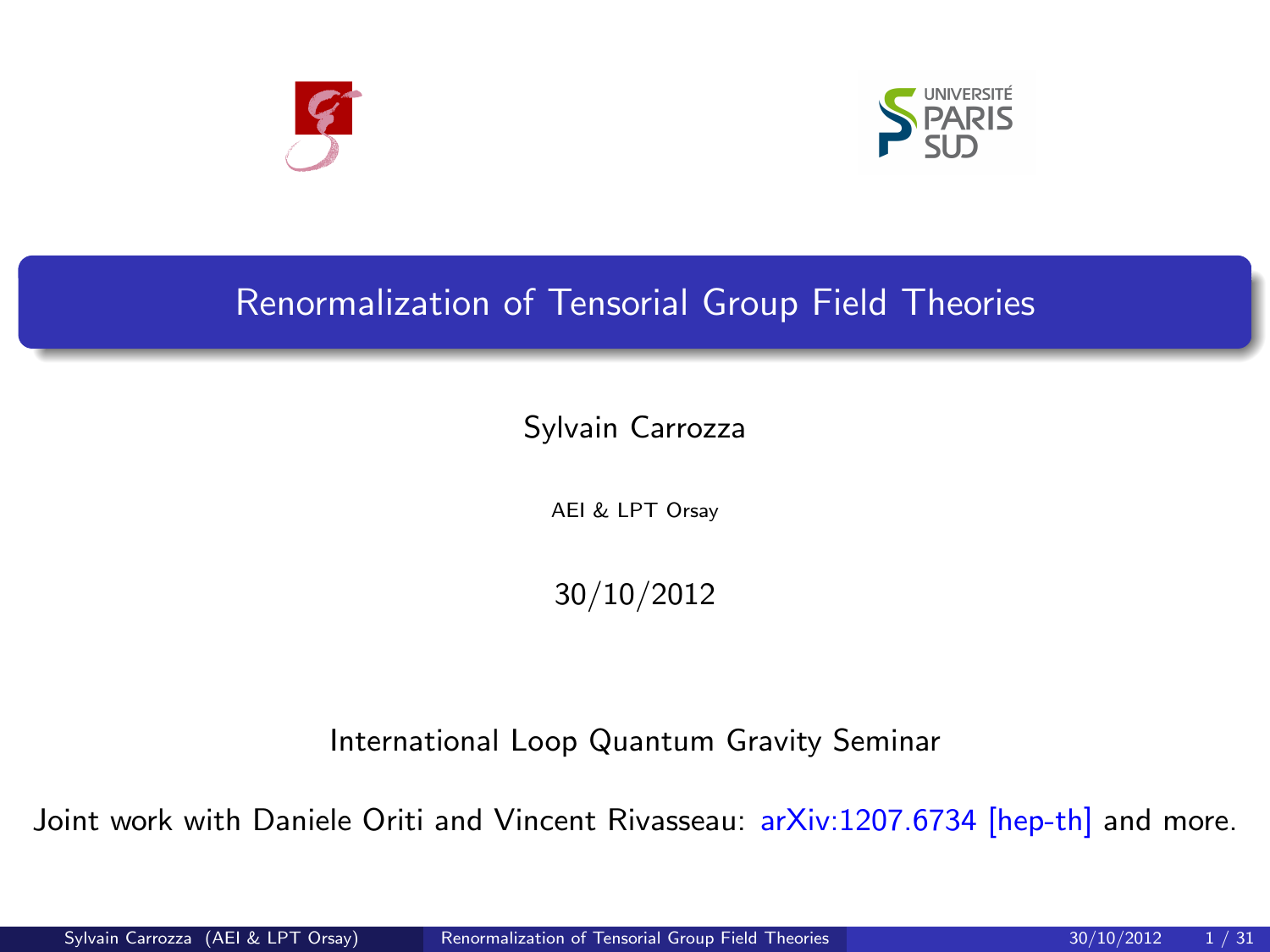TGFTs are an approach to quantum gravity, which can be justified by two complementary logical paths:

- **The Tensor track** [Rivasseau '12]: matrix models, tensor models [Sasakura '91, Ambjorn et al. '91, Gross '92],  $1/N$  expansion [Gurau, Rivasseau '10 '11], universality [Gurau '12], renormalization of tensor field theories... [Ben Geloun, Rivasseau '11 '12]
- **The Group Field Theory approach to Spin Foams** [Rovelli, Reisenberger '00, ...]
	- Quantization of simplicial geometry.
	- No triangulation independence  $\Rightarrow$  lattice gauge theory limit [Dittrich et al.] or sum over foams.
	- $\bullet$  GFT provides a prescription for performing the sum: simplicial gravity path integral  $=$ Feynman amplitude of a QFT.
	- Amplitudes are generically divergent  $\Rightarrow$  renormalization?
	- Need for a continuum limit  $\Rightarrow$  many degrees of freedom  $\Rightarrow$  renormalization (phase transition along the renormalization group flow?)

### Big question

Can we find a renormalizable TGFT exhibiting a phase transition from discrete geometries to the continuum, and recover GR in the classical limit?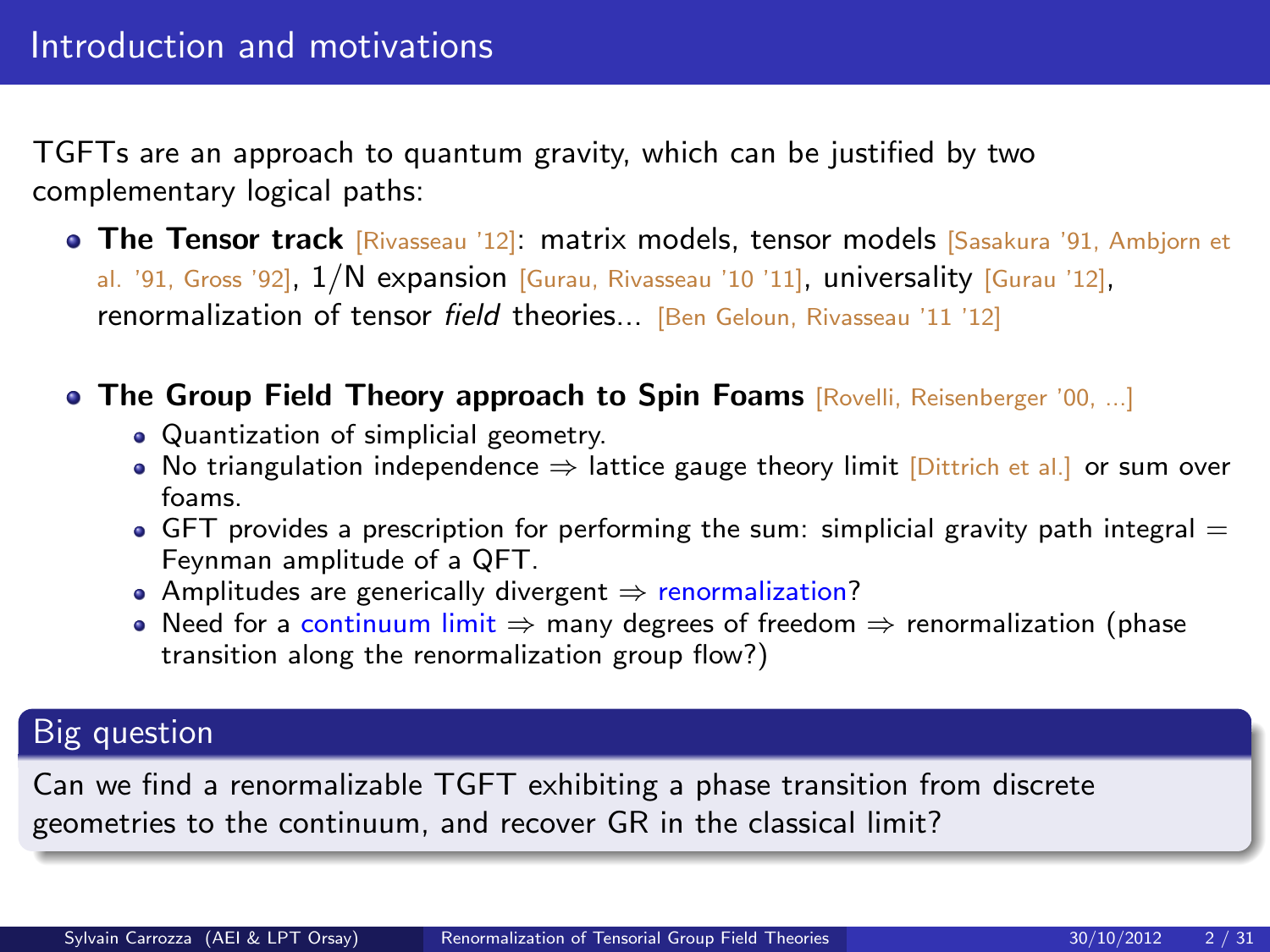- $\bullet$  State of the art: several renormalizable TGFTs with nice topological content:
	- $U(1)$  model in 4d: just renormalizable up to  $\varphi^6$  interactions, asymptotically free [Ben] Geloun, Rivasseau '11, Ben Geloun '12]
	- $U(1)$  model in 3d: just renormalizable up to  $\varphi^4$  interactions, asymptotically free [Ben] Geloun, Samary '12]
	- even more renormalizable models [Ben Geloun, Livine '12]
- Question: what happens if we start adding geometrical data (discrete connection)?

### Main message of this talk

Introducing holonomy degrees of freedom is possible, and generically improves renormalizability. It implies a generalization of key QFT notions, including: connectedness, locality and contraction of (high) subgraphs.

Example I:  $U(1)$  super-renormalizable models in 4d, for any order of interaction.

Example II: a just-renormalizable Boulatov-type model for  $SU(2)$  in  $d = 3!$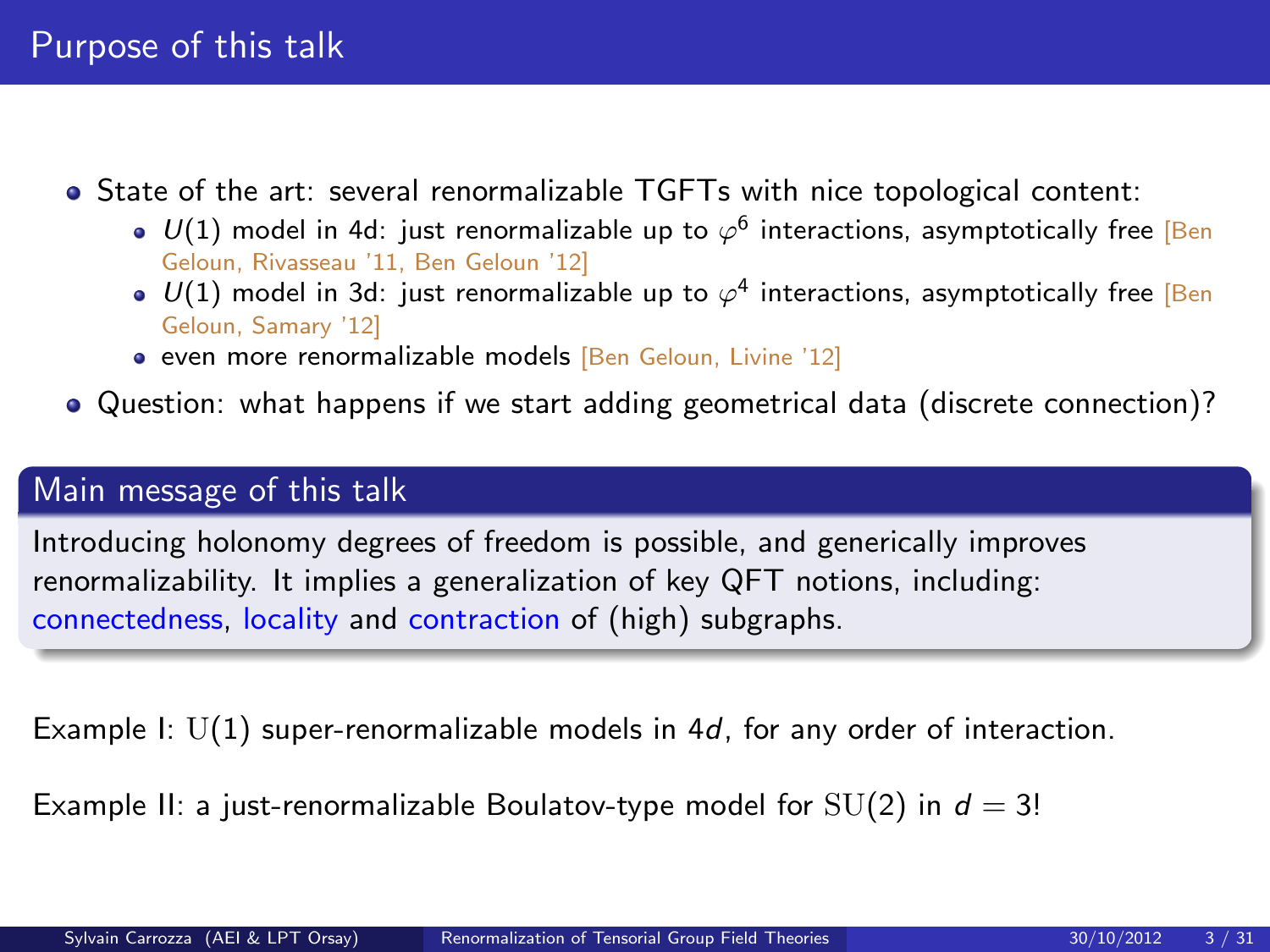[A class of dynamical models with gauge symmetry](#page-4-0)

- [Multi-scale analysis](#page-14-0)
- $U(1)$  4d models
- [Just-renormalizable models](#page-25-0)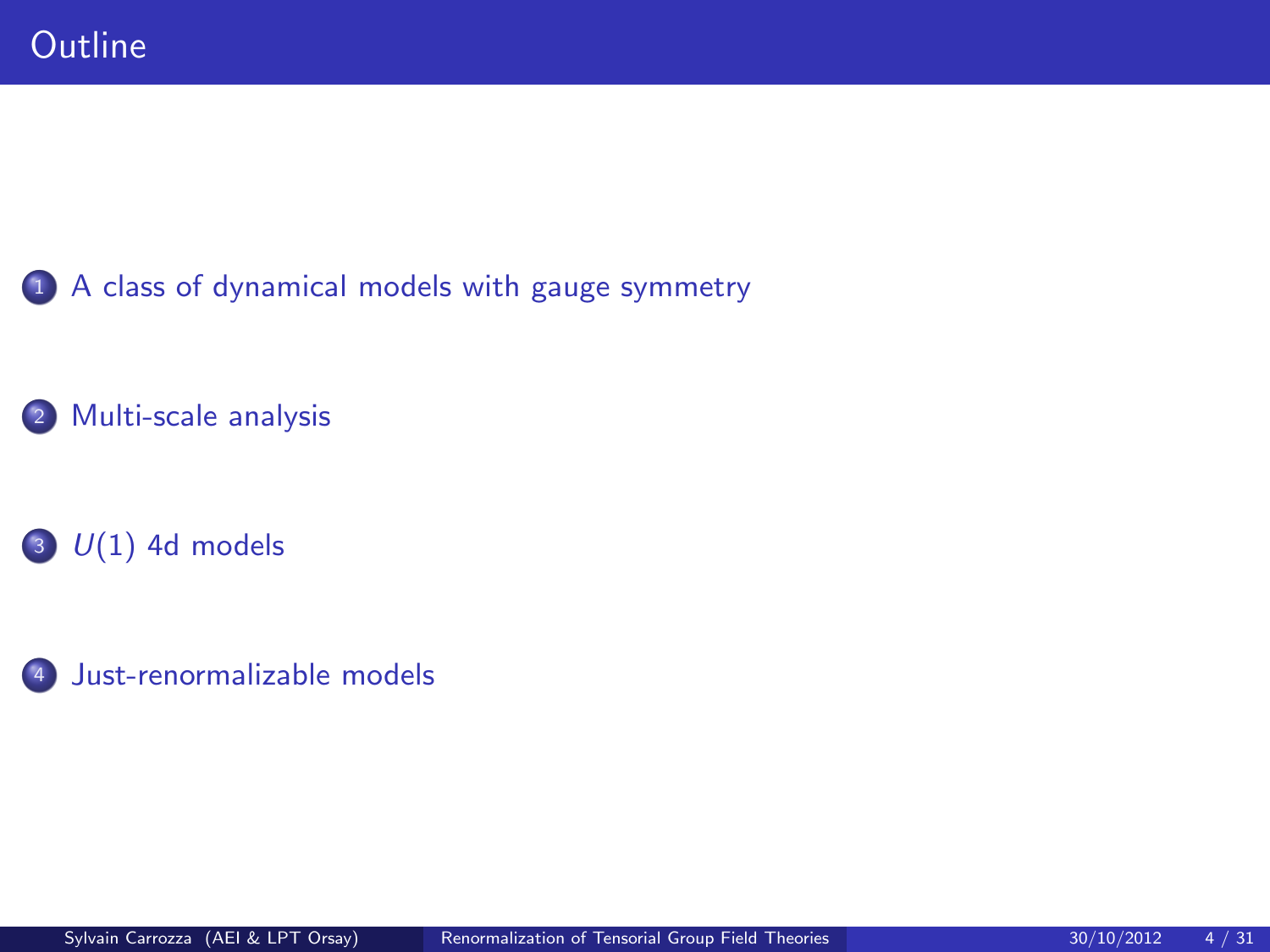### 1 [A class of dynamical models with gauge symmetry](#page-4-0)

[Multi-scale analysis](#page-14-0)

 $\bigcirc$   $U(1)$  4d models

<span id="page-4-0"></span>[Just-renormalizable models](#page-25-0)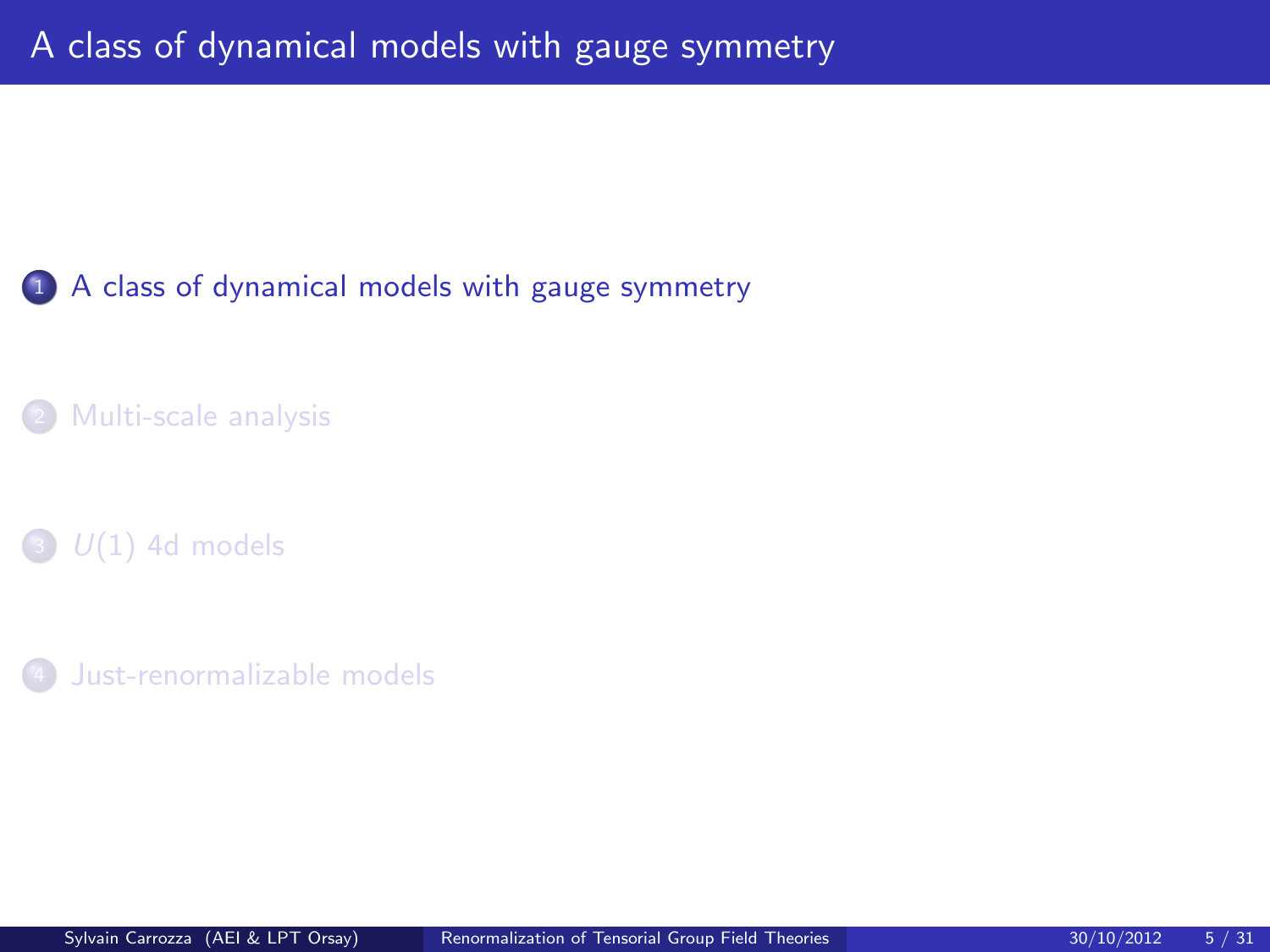Dynamical variable: rank-d complex field

$$
\varphi: (g_1,\ldots,g_d)\ni G^d\mapsto \mathbb{C}\,,
$$

with G a (compact) Lie group.

**• Partition function:** 

$$
\mathcal{Z} = \int d\mu_C(\varphi, \overline{\varphi}) e^{-S(\varphi, \overline{\varphi})}.
$$

- $S(\varphi, \overline{\varphi})$  is the interaction part of the action, and should be a sum of local terms.
- Dynamics + geometrical constraints contained in the Gaussian measure  $d\mu_C$  with covariance C (i.e. 2nd moment):

$$
\int \mathrm{d}\mu_C(\varphi,\overline{\varphi})\,\varphi(g_\ell)\overline{\varphi}(g'_\ell)=C(g_\ell;g'_\ell)
$$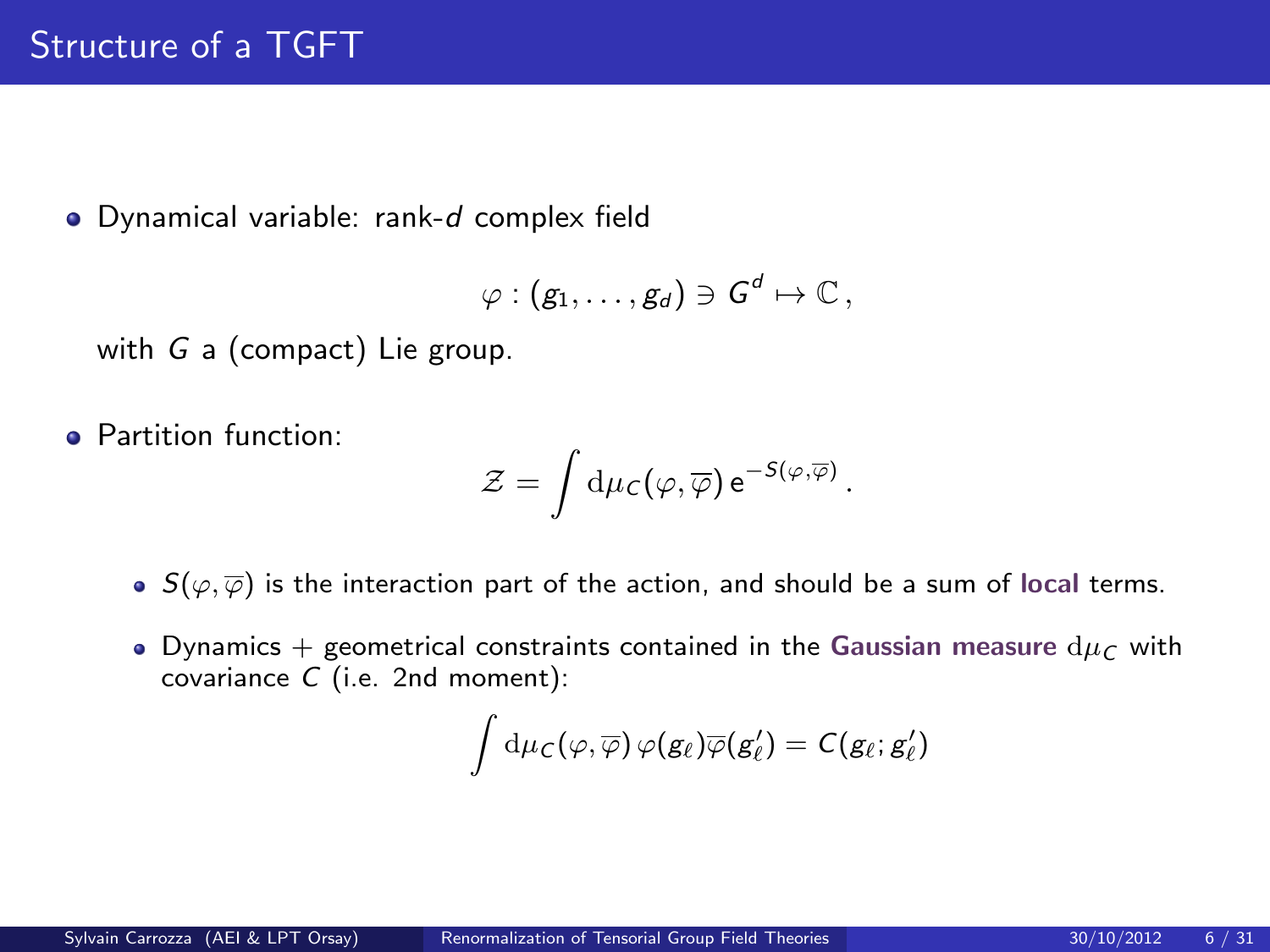## Locality I: simplicial interactions

• Natural assumption in d dimensional Spin Foams: elementary building block of space-time  $= (d + 1)$ -simplex. In GFT, translates into a  $\varphi^{d+1}$  interaction, e.g. in 3d:

$$
\mathcal{S}(\varphi,\overline{\varphi})\propto\int[\mathrm{d} g]^{6}\varphi(g_1,g_2,g_3)\varphi(g_3,g_5,g_4)\varphi(g_5,g_2,g_6)\varphi(g_4,g_6,g_1)+\text{ c.c.}
$$



Problems:

- Full topology of the simplicial complex not encoded in the 2-complex [Bonzom,Girelli, Oriti '; Bonzom, Smerlak '12];
- (Very) degenerate topologies.
- **A** way out: add colors [Gurau '09]

$$
S(\varphi,\overline{\varphi})\propto\int[\mathrm{d} g]^6\varphi_1(g_1,g_2,g_3)\varphi_2(g_3,g_5,g_4)\varphi_3(g_5,g_2,g_6)\varphi_4(g_4,g_6,g_1)+\text{ c.c.}
$$

... then uncolor  $Gurau$  '11; Bonzom, Gurau, Rivasseau '12] i.e.  $d$  auxiliary fields and 1 true dynamical field  $\Rightarrow$  infinite set of tensor invariant effective interactions.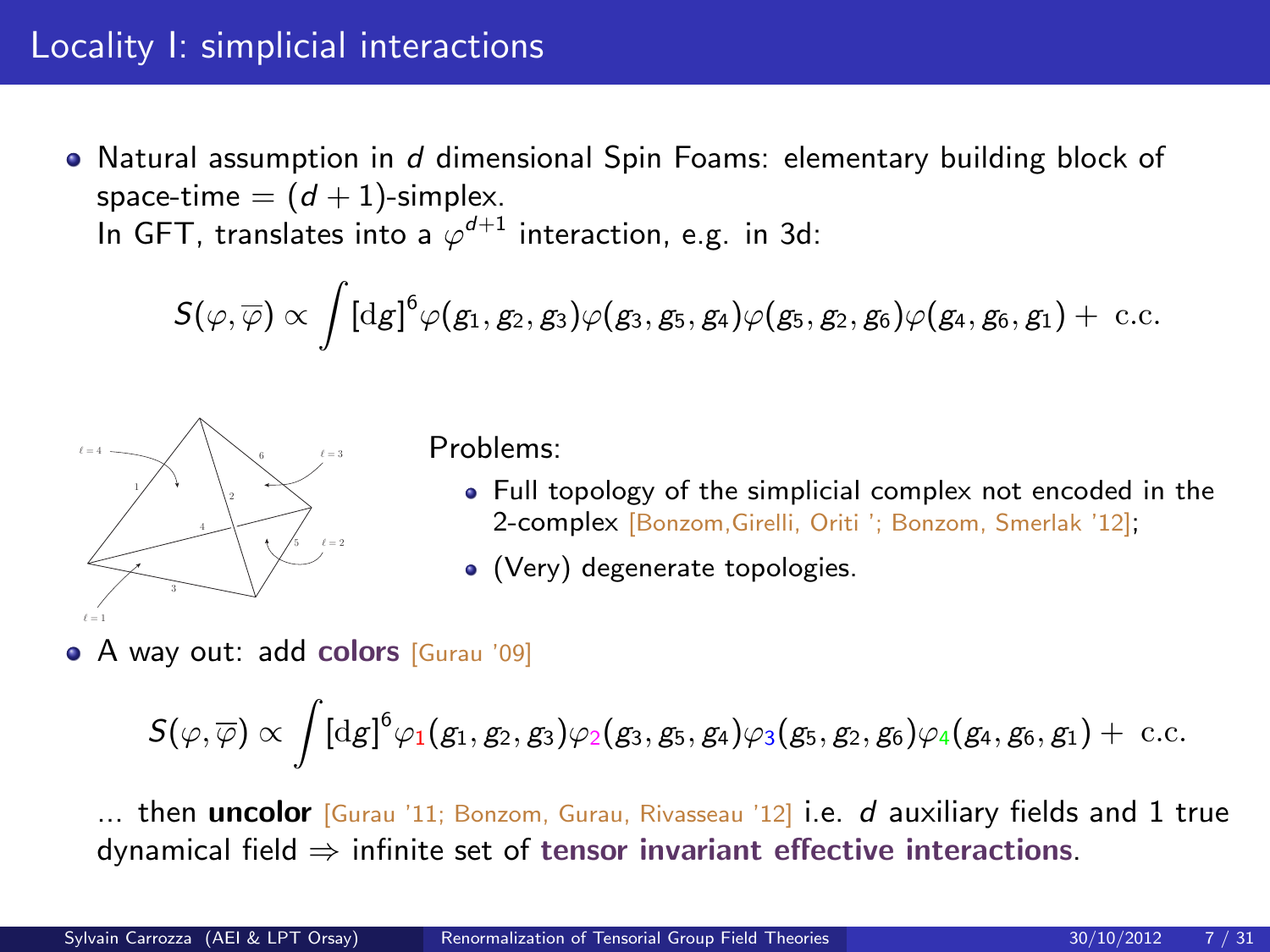- o Instead, start from tensor invariant interactions. They provide:
	- a good combinatorial control over topologies: full homology, pseudo-manifolds only etc.
	- analytical tools:  $1/N$  expansion, universality theorems etc.
- $\bullet$  S is a (finite) sum of connected tensor invariants, indexed by d-colored graphs (d-bubbles):

$$
\mathcal{S}(\varphi,\overline{\varphi})=\sum_{b\in\mathcal{B}}t_bI_b(\varphi,\overline{\varphi})\,.
$$

- $\bullet$  d-colored graphs are regular (valency d), bipartite, edge-colored graphs.
- Correspondence with tensor invariants:
	- white (resp. black) dot  $\leftrightarrow$  field (resp. complex conjugate field);
	- edge of color  $\ell \leftrightarrow$  convolution of  $\ell$ -th indices of  $\varphi$  and  $\overline{\varphi}$ .

$$
\int [dg_i]^{12}\varphi(g_1,g_2,g_3,g_4)\overline{\varphi}(g_1,g_2,g_3,g_5)\varphi(g_8,g_7,g_6,g_5)
$$

 $\overline{\varphi}({g_8},{g_9},{g_{10}},{g_{11}})\varphi({g_{12}},{g_9},{g_{10}},{g_{11}})\overline{\varphi}({g_{12}},{g_7},{g_6},{g_4})$ 

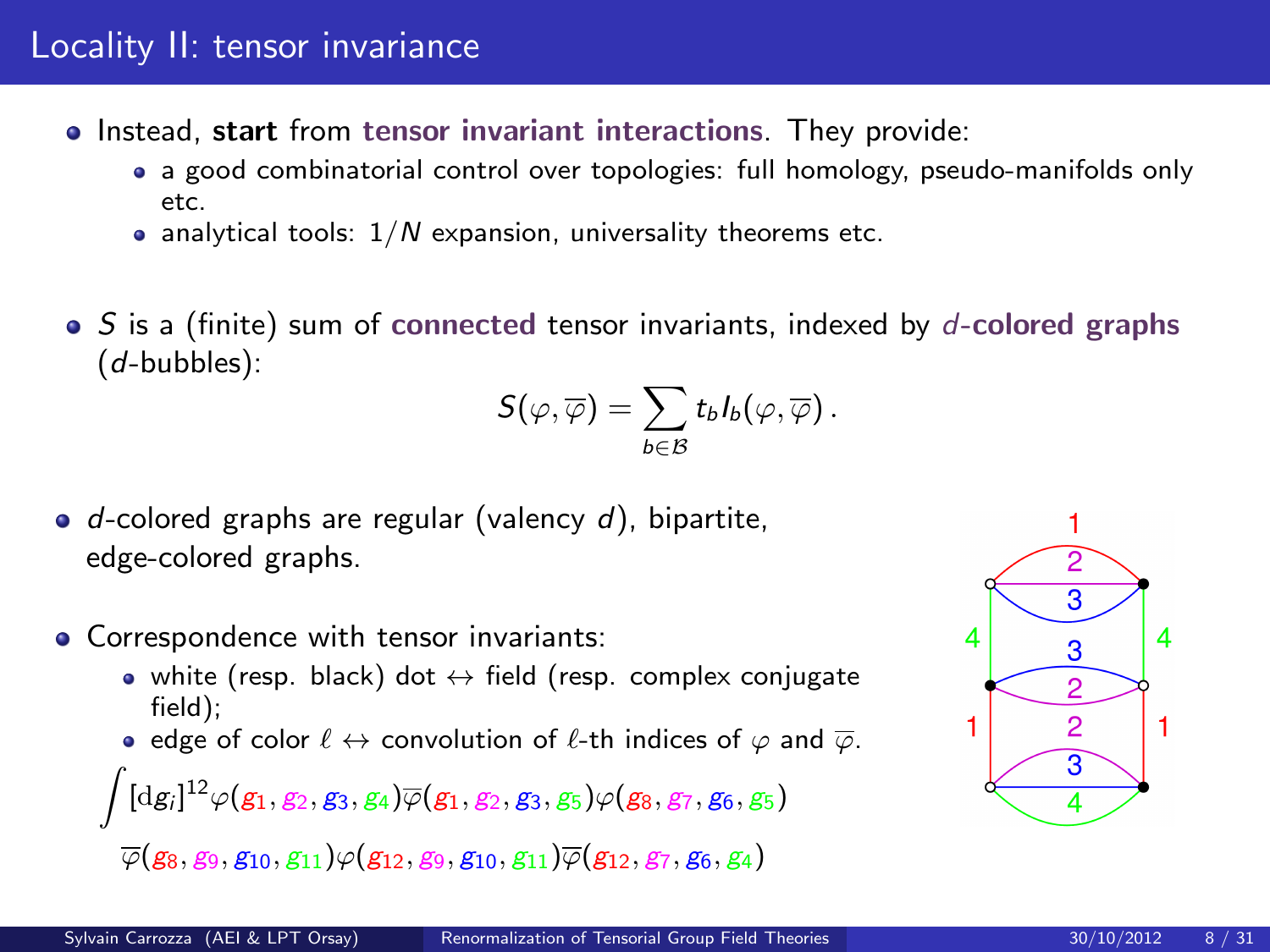### Gaussian measure I: constraints

- $\bullet$  In general, the Gaussian measure has to implement the geometrical constraints:
	- **e** gauge symmetry

$$
\forall h \in G, \quad \varphi(hg_1,\ldots,hg_d) = \varphi(g_1,\ldots g_d); \qquad (1)
$$

- simplicity constraints.
- $\Rightarrow$  C expected to be a projector, for instance

$$
C(g_1, g_2, g_3; g_1', g_2', g_3') = \int \mathrm{d}h \prod_{\ell=1}^3 \delta(g_\ell h g_\ell'^{-1}) \tag{2}
$$

in 3d gravity (Ponzano-Regge amplitudes).

- But: not always possible in practice...
	- In 4d, with Barbero-Immirzi parameter: simplicity and gauge constraints don't commute  $\rightarrow$  C not necessarily a projector.
	- Even when C is a projector, its cut-off version is not  $\Rightarrow$  differential operators in radiative corrections e.g. Laplacian in the Boulatov-Ooguri model [Ben Geloun, Bonzom '11].
- Advantage: built-in notion of scale from  $C$  with non-trivial spectrum.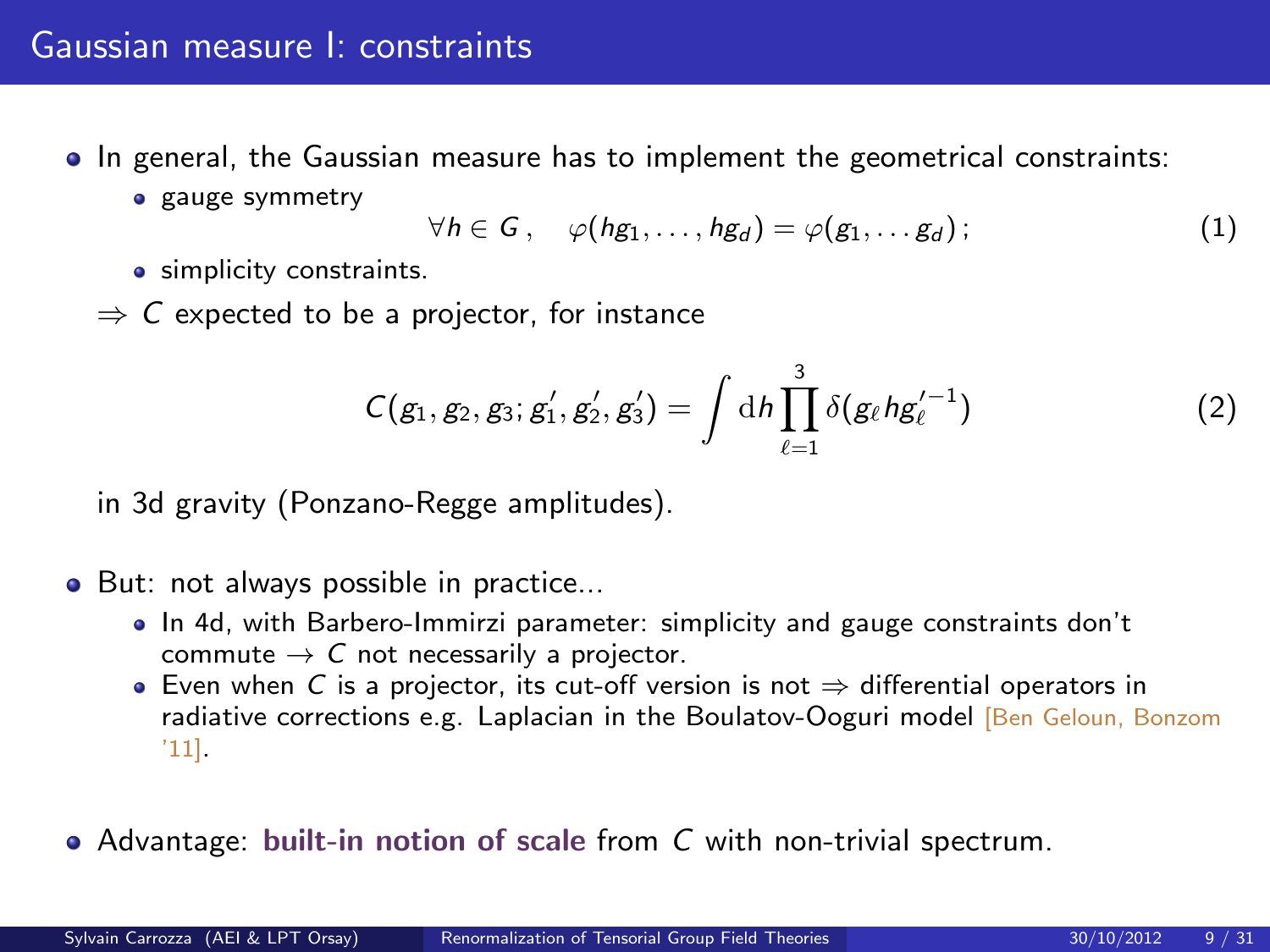We would like to have a TGFT with:

- a built-in notion of scale i.e. a non-trivial propagator spectrum;
- a notion of discrete connection at the level of the amplitudes.

Particular realization that we consider:

**Gauge constraint:** 

$$
\forall h \in G, \quad \varphi(hg_1,\ldots,hg_d) = \varphi(g_1,\ldots,g_d), \qquad (3)
$$

 $\bullet$  supplemented by the non-trivial kernel (conservative choice, also justified by [Ben] Geloun, Bonzom '11])

$$
\left(m^2-\sum_{\ell=1}^d\Delta_\ell\right)^{-1}.\tag{4}
$$

This defines the measure  $d\mu_C$ :

$$
\int d\mu_c(\varphi,\overline{\varphi})\,\varphi(g_\ell)\overline{\varphi}(g'_\ell)=C(g_\ell;g'_\ell)=\int_0^{+\infty}d\alpha\,e^{-\alpha m^2}\int dh\prod_{\ell=1}^dK_\alpha(g_\ell hg'^{-1}_\ell)\,,\quad \ \ (5)
$$

where  $K_{\alpha}$  is the heat kernel on G at time  $\alpha$ .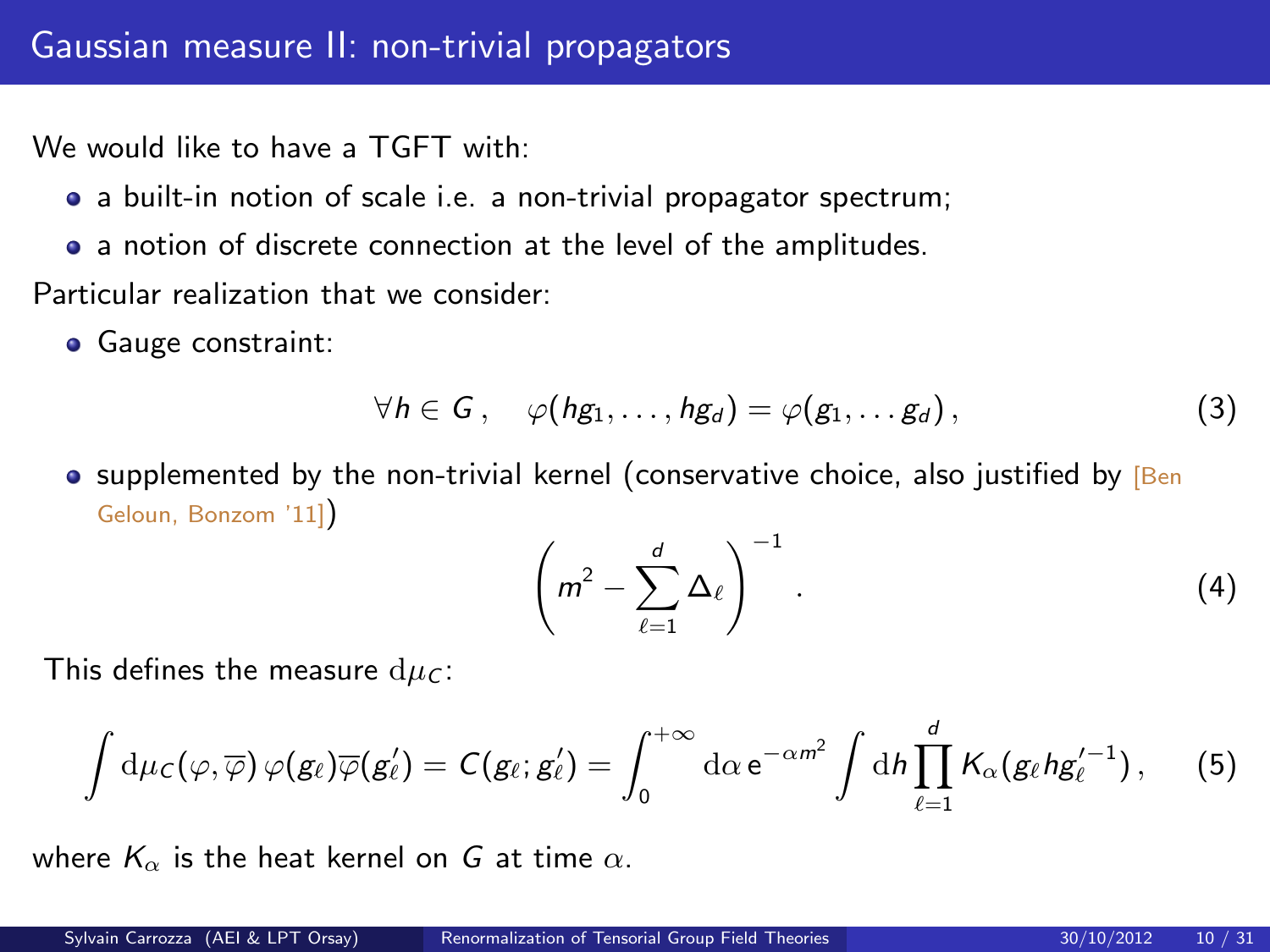### Feynman graphs

• The amplitudes are indexed by  $(d + 1)$ -colored graphs, obtained by connecting d-bubble vertices through propagators (dotted, color-0 lines).

Example: 4-point graph with 3 vertices and 6 (internal) lines.



- Nomenclature:
	- $L(G)$  = set of (dotted) lines of a graph  $G$ .
	- Face of color  $\ell$  = connected set of (alternating) color-0 and color- $\ell$  lines.
	- $\bullet$   $F(\mathcal{G})$  (resp.  $F_{ext}(\mathcal{G})$ ) = set of internal (resp. external) i.e. closed (resp. open) faces of G.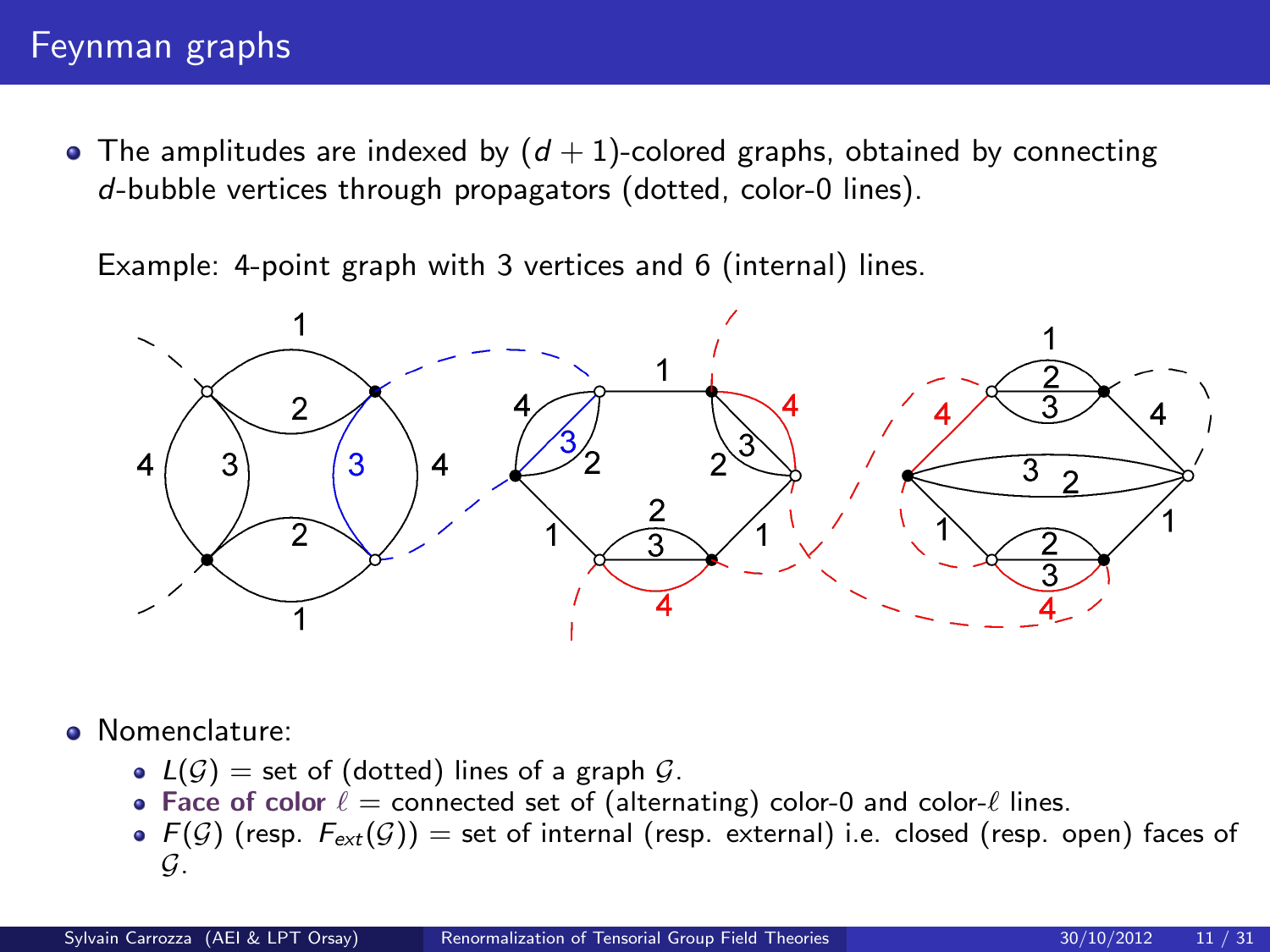## Amplitudes and gauge symmetry

 $\bullet$  The amplitude of  ${\cal G}$  depends on oriented products of group elements along its faces:

$$
\mathcal{A}_{\mathcal{G}} = \left[ \prod_{e \in L(\mathcal{G})} \int d\alpha_e e^{-m^2 \alpha_e} \int dh_e \right] \left( \prod_{f \in F(\mathcal{G})} K_{\alpha(f)} \left( \overrightarrow{\prod_{e \in \partial f}} h_e^{\epsilon_{ef}} \right) \right)
$$

$$
= \left[ \prod_{e \in L(\mathcal{G})} \int d\alpha_e e^{-m^2 \alpha_e} \right] \left\{ \text{Regularized Boulatov-like amplitudes} \right\}
$$

where  $\alpha(f)=\sum_{e\in\partial f}\alpha_e$ ,  $\mathcal{g}_{s(f)}$  and  $\mathcal{g}_{t(f)}$  are boundary variables, and  $\epsilon_{ef}=\pm1$  when  $e \in \partial f$  is the incidence matrix between oriented lines and faces.

A gauge symmetry associated to vertices  $(h_e\mapsto g_{t(e)}h_e g_{s(e)}^{-1})$  allows to impose  $h_e = 1$  along a maximal tree of (dotted) lines.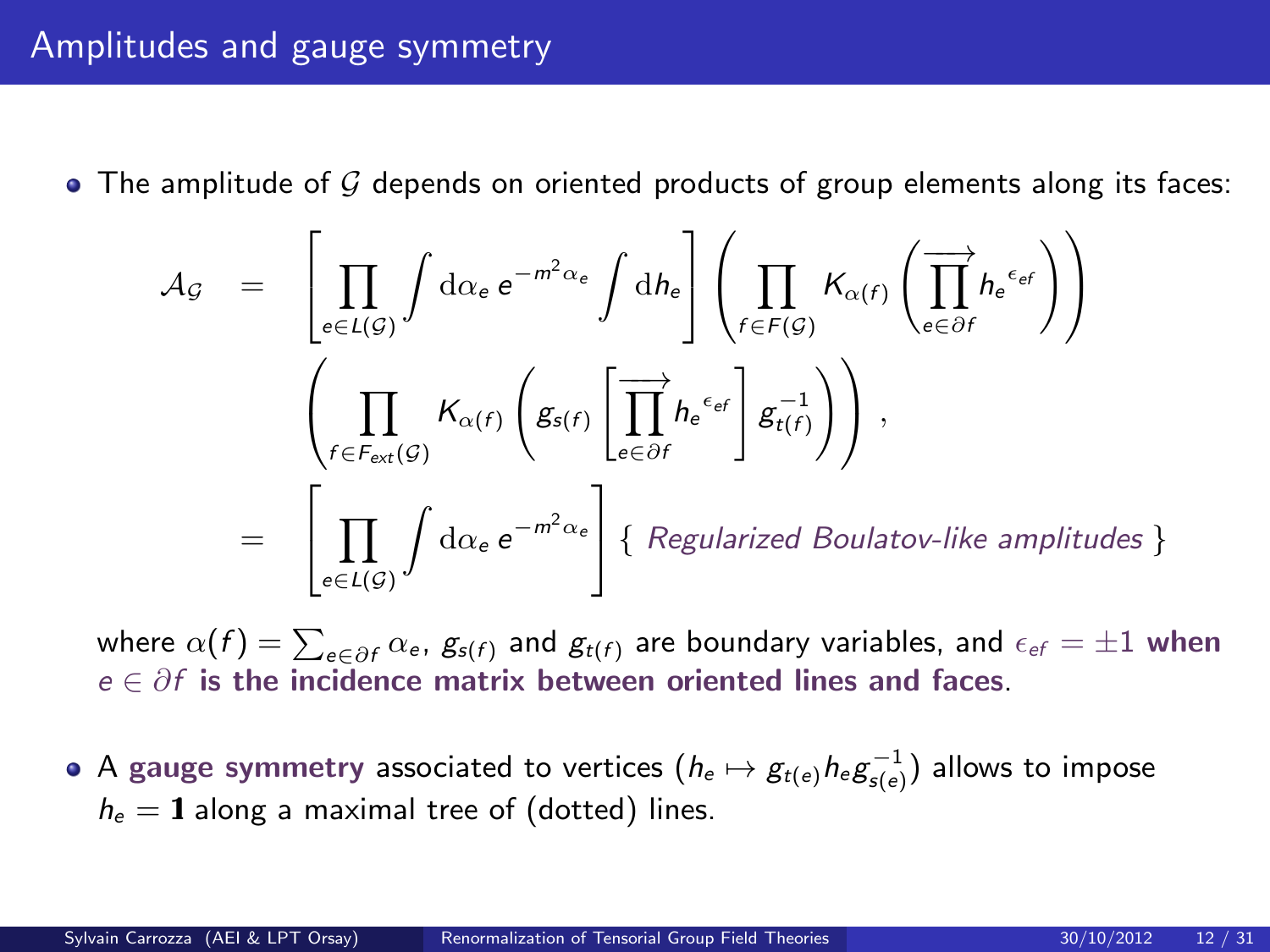### New notion of connectedness

Spin Foam wisdom: lines  $\rightarrow$  faces; faces  $\rightarrow$  bubbles.

Amplitudes depend on holonomies along faces, built from group elements associated to lines ⇒ new notion of connectedness: incidence relations between lines and faces instead of incidence relations between vertices and lines.

#### Definition

- A subgraph  $\mathcal{H} \subset \mathcal{G}$  is a subset of (dotted) lines of  $\mathcal{G}$ .
- $\bullet$  Connected components of  ${\mathcal H}$  are the subsets of lines of the maximal factorized rectangular blocks of its  $\epsilon_{ef}$  incidence matrix.

Equivalently, two lines of  $H$  are elementarily connected if they have a common internal face in  $H$ , and we require transitivity.



- $\mathcal{H}_1 = \{l_1\}, \ \mathcal{H}_{12} = \{l_1, l_2\}$  are connected;
- $\mathcal{H}_{13} = \{l_1, l_3\}$  has two connected components (despite the fact that there is a single vertex!).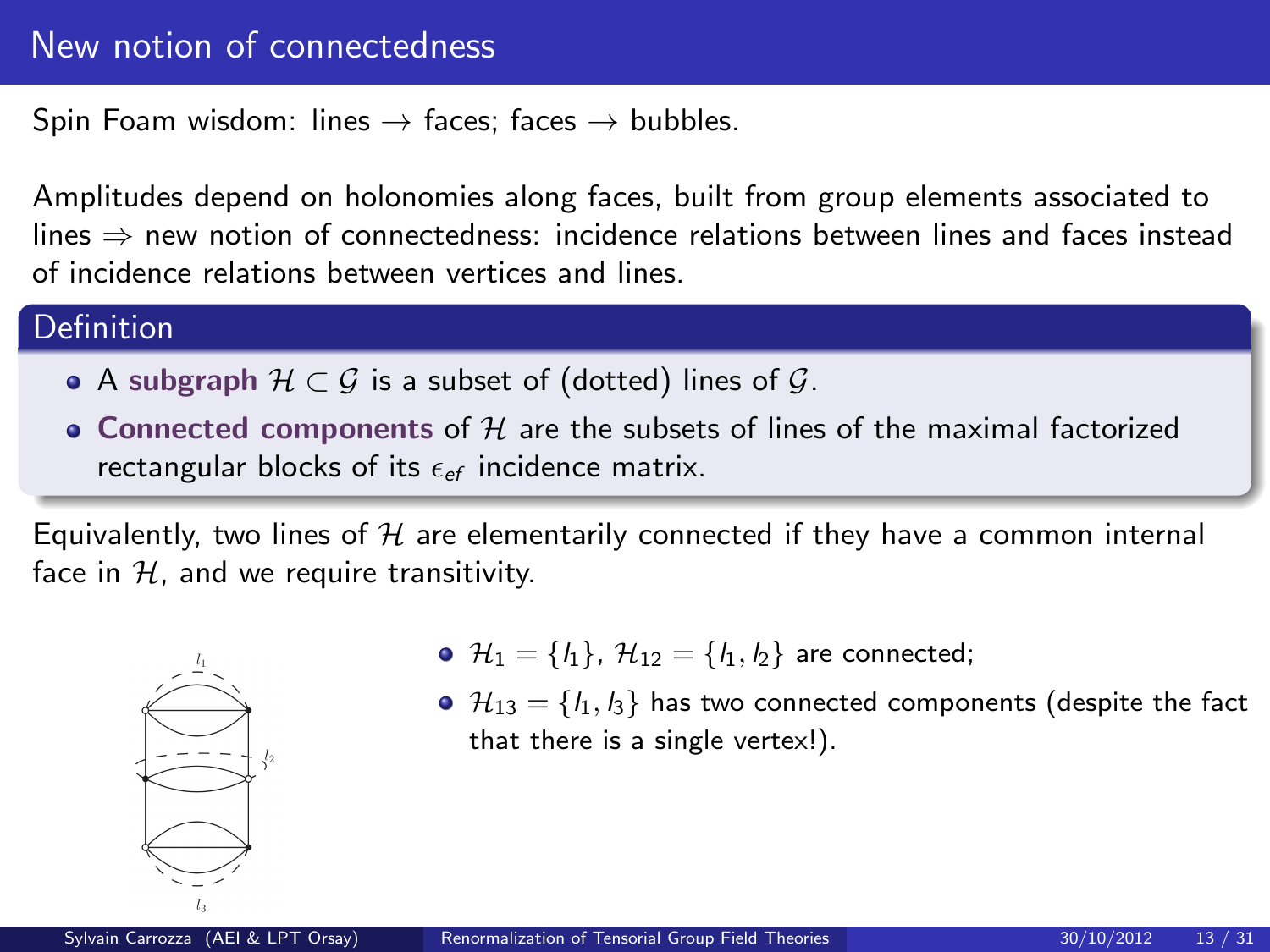## Contraction of a subgraph

• The contraction of a line is implemented by so-called dipole moves, which in  $d = 4$ are:



Definition: k-dipole  $=$  line appearing in exactly k closed faces of length 1.

• The contraction of a subgraph  $H \subset G$  is obtained by successive contractions of its lines.

#### Net result

The contraction of a subgraph  $\mathcal{H} \in \mathcal{G}$  amounts to delete all the internal faces of  $\mathcal{H}$  and reconnect its external legs according to the pattern of its external faces.

 $\Rightarrow$  well-suited for coarse-graining / renormalization steps!

Remark Would be interesting to analyse these moves in a coarse-graining context [Dittrich et al.].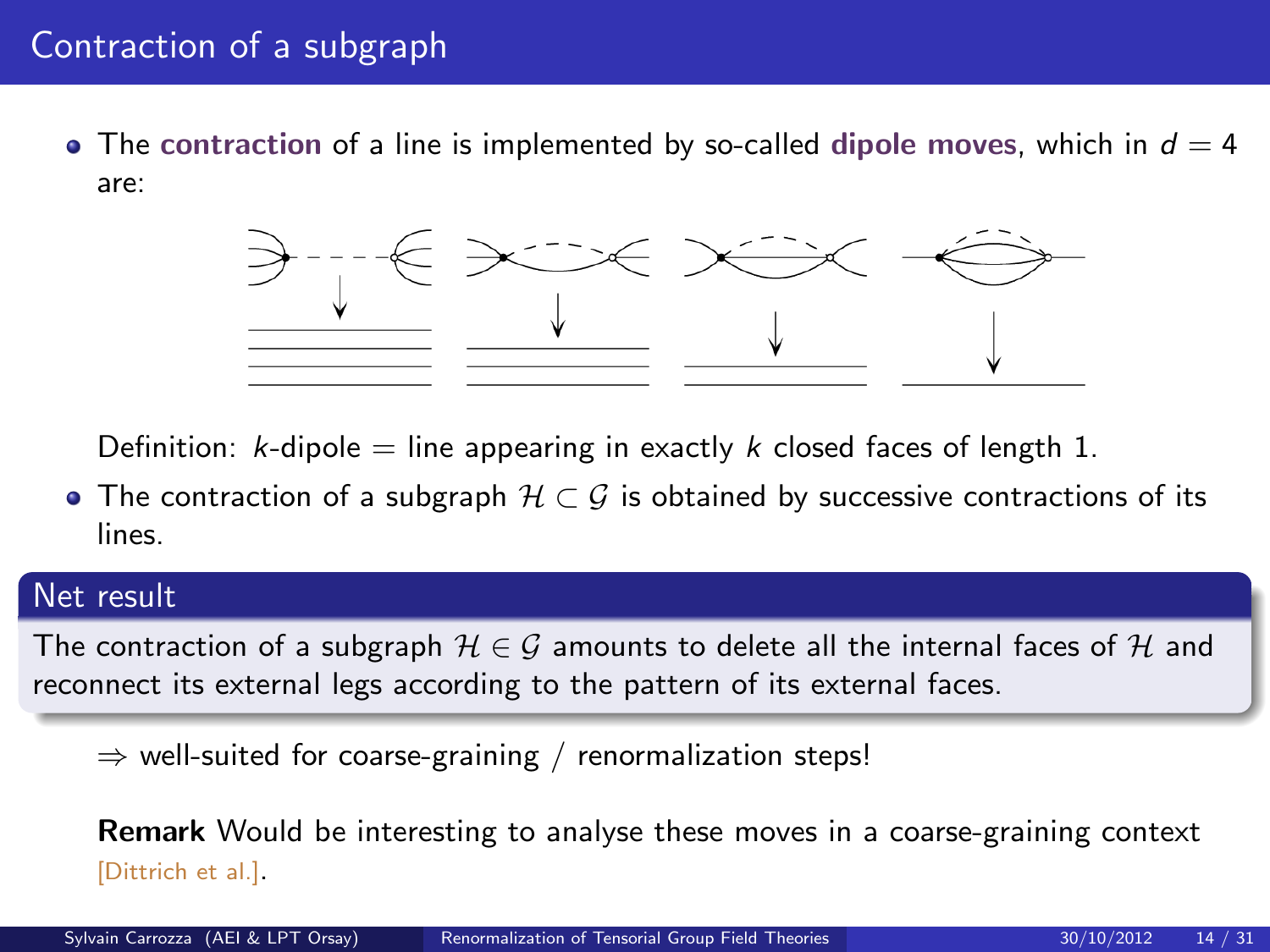1 [A class of dynamical models with gauge symmetry](#page-4-0)

### 2 [Multi-scale analysis](#page-14-0)

 $\bullet$   $U(1)$  4d models

<span id="page-14-0"></span>[Just-renormalizable models](#page-25-0)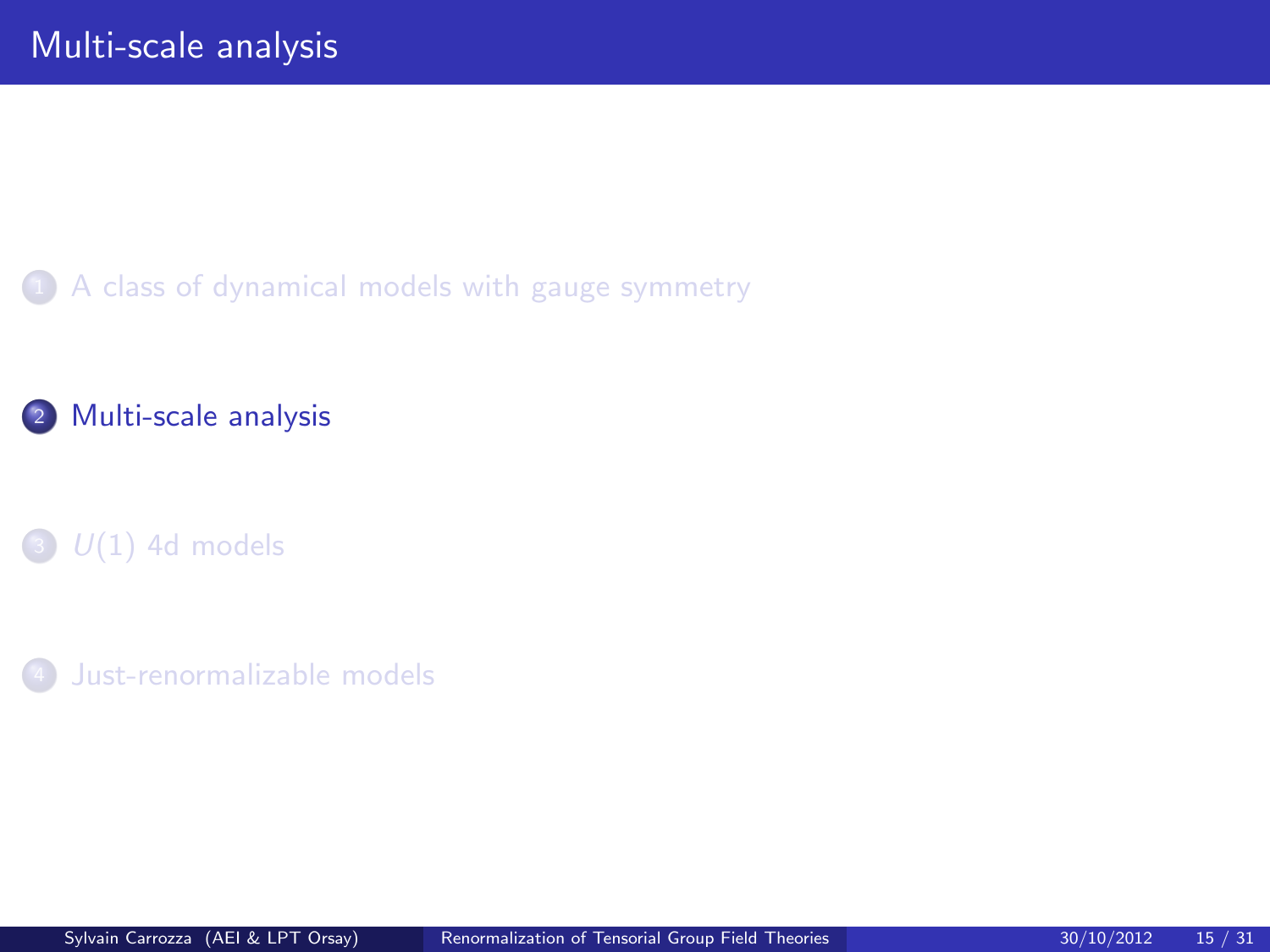- 1) Decompose amplitudes according to slices of "momenta" (Schwinger parameter);
- 2) Replace high divergent subgraphs by effective local vertices;
- 3) Iterate.
- $\Rightarrow$  Effective multi-series (1 effective coupling per interaction at each scale).

Can be reshuffled into a renormalized series (1 renormalized coupling per interaction).

Advantages of the effective series:

- Physically transparent, in particular for overlapping divergencies;
- No "renormalons":  $|\mathcal{A}_{\mathcal{G}}| \leq K^n$ .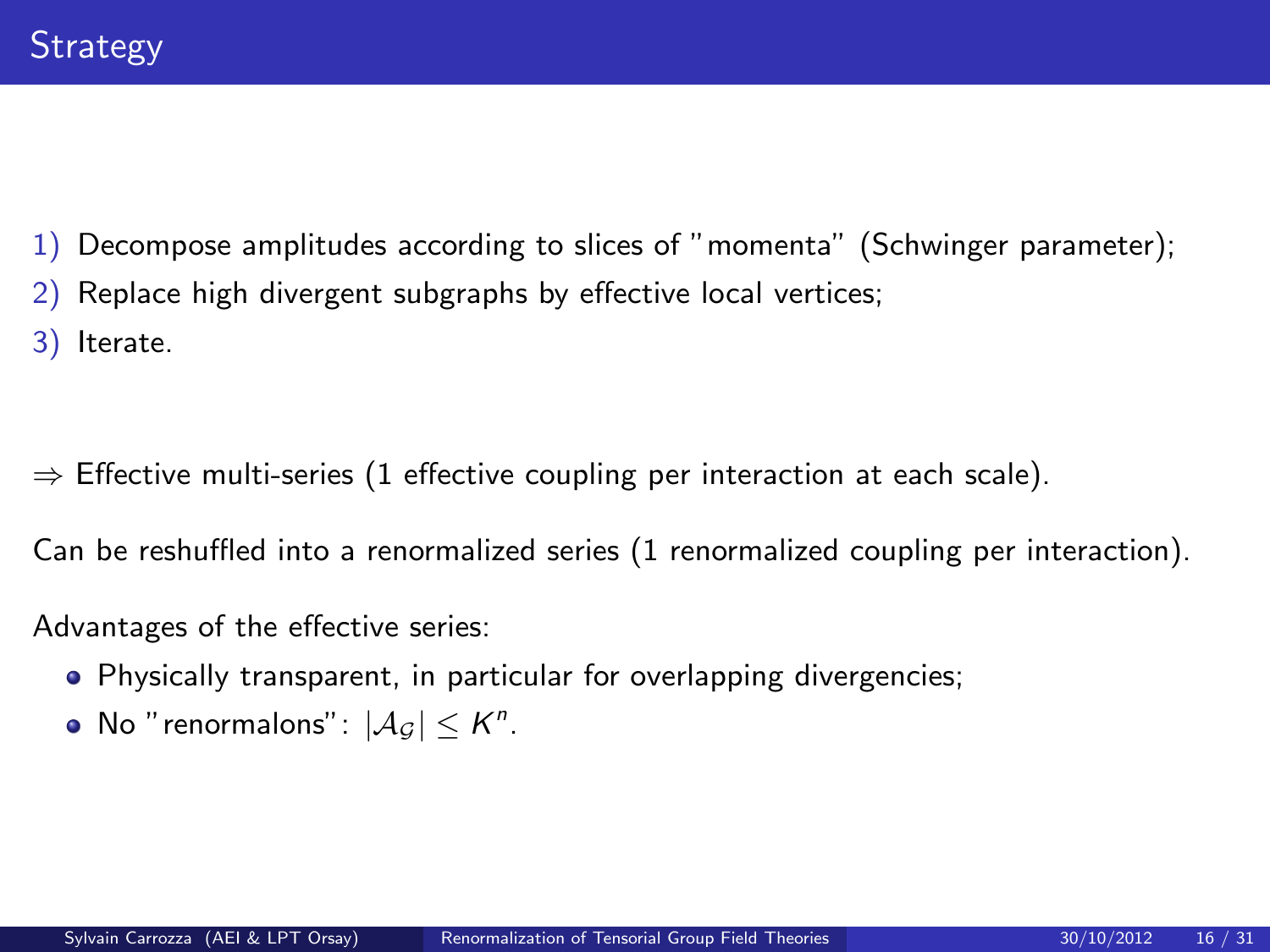### Decomposition of propagators

 $\bullet$  The Schwinger parameter  $\alpha$  determines a momentum scale, which can be sliced in a geometric way. One fixes  $M > 1$  and decomposes the propagators as

$$
C = \sum_i C_i, \qquad (6)
$$

$$
C_0(g_{\ell};g'_{\ell}) = \int_1^{+\infty} d\alpha \, e^{-\alpha m^2} \int dh \prod_{\ell=1}^d K_{\alpha}(g_{\ell}hg_{\ell}'^{-1}) \tag{7}
$$

$$
C_i(g_{\ell};g'_{\ell}) = \int_{M^{-2i}}^{M^{-2(i-1)}} \mathrm{d}\alpha \, \mathrm{e}^{-\alpha m^2} \int \mathrm{d}h \prod_{\ell=1}^d K_{\alpha}(g_{\ell} h g_{\ell}'^{-1}). \tag{8}
$$

- A natural regularization is provided by a cut-off on  $i: i \leq \rho$ . To be removed by renormalization.
- $\bullet$  The amplitude of a connected graph G is decomposed over scale attributions  $\mu = \{i_e\}$  where  $i_e$  runs over all integers (smaller than  $\rho$ ) for every line e:

$$
{\cal A}_{\cal G} = \sum_\mu {\cal A}_{{\cal G},\mu} \, .
$$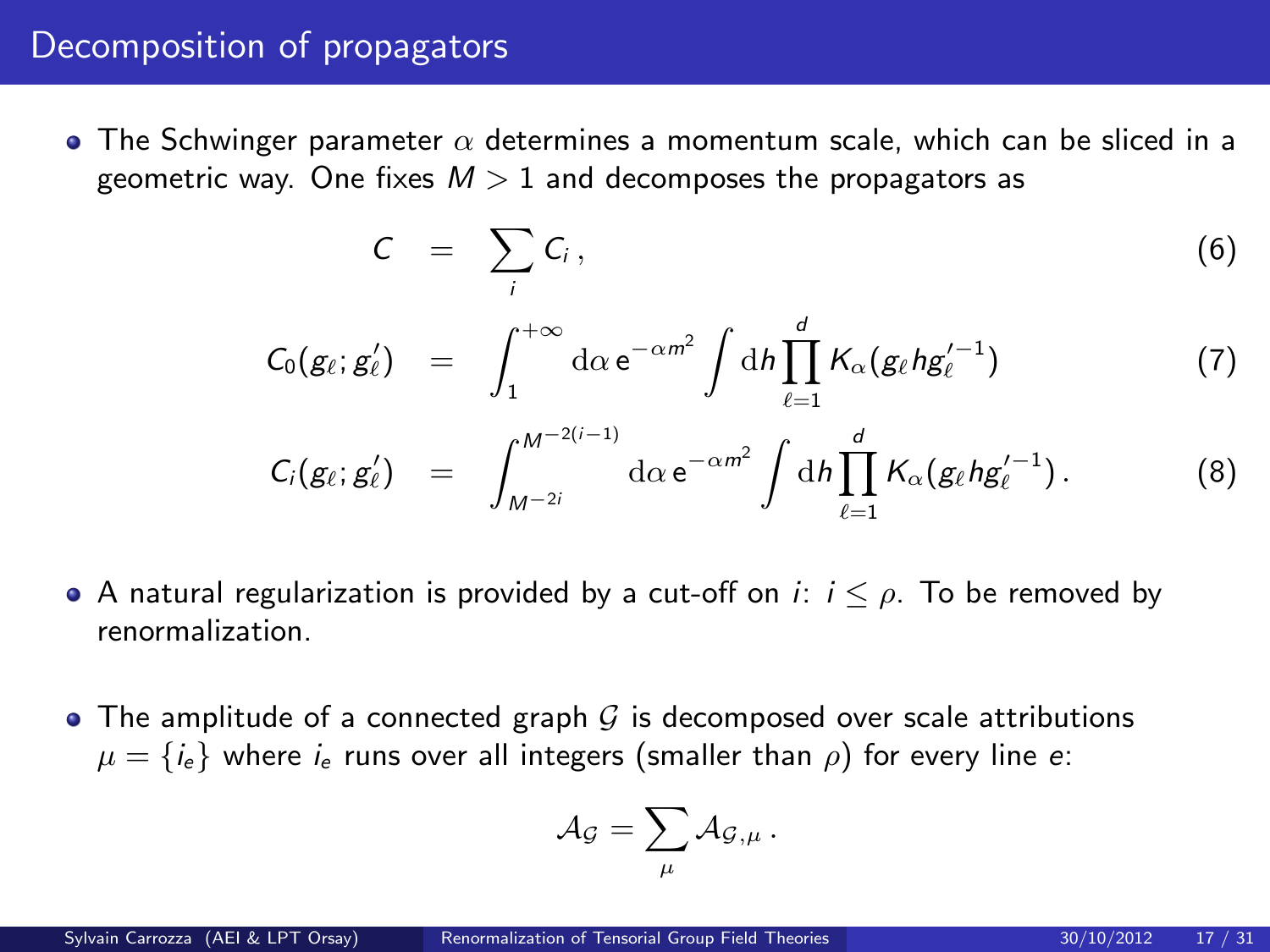# High subgraphs

## **Strategy**

Find optimal bounds on each  $A_{G,\mu}$ , in terms of the scales  $\mu$ .

### High subgraphs

To a couple  $(\mathcal{G}, \mu)$  is associated a set of high subgraphs  $\mathcal{G}_i^{(k)}$ : for each i, one defines  $\mathcal{G}_i$ as the subgraph made of all lines with scale higher or equal to  $i$ , and  $\{\mathcal{G}_i^{(k)}\}$  its connected components.

Necessary condition: divergent high subgraphs must be quasi-local, i.e. look like (connected) tensor invariants.

Example:  $i < j$ 

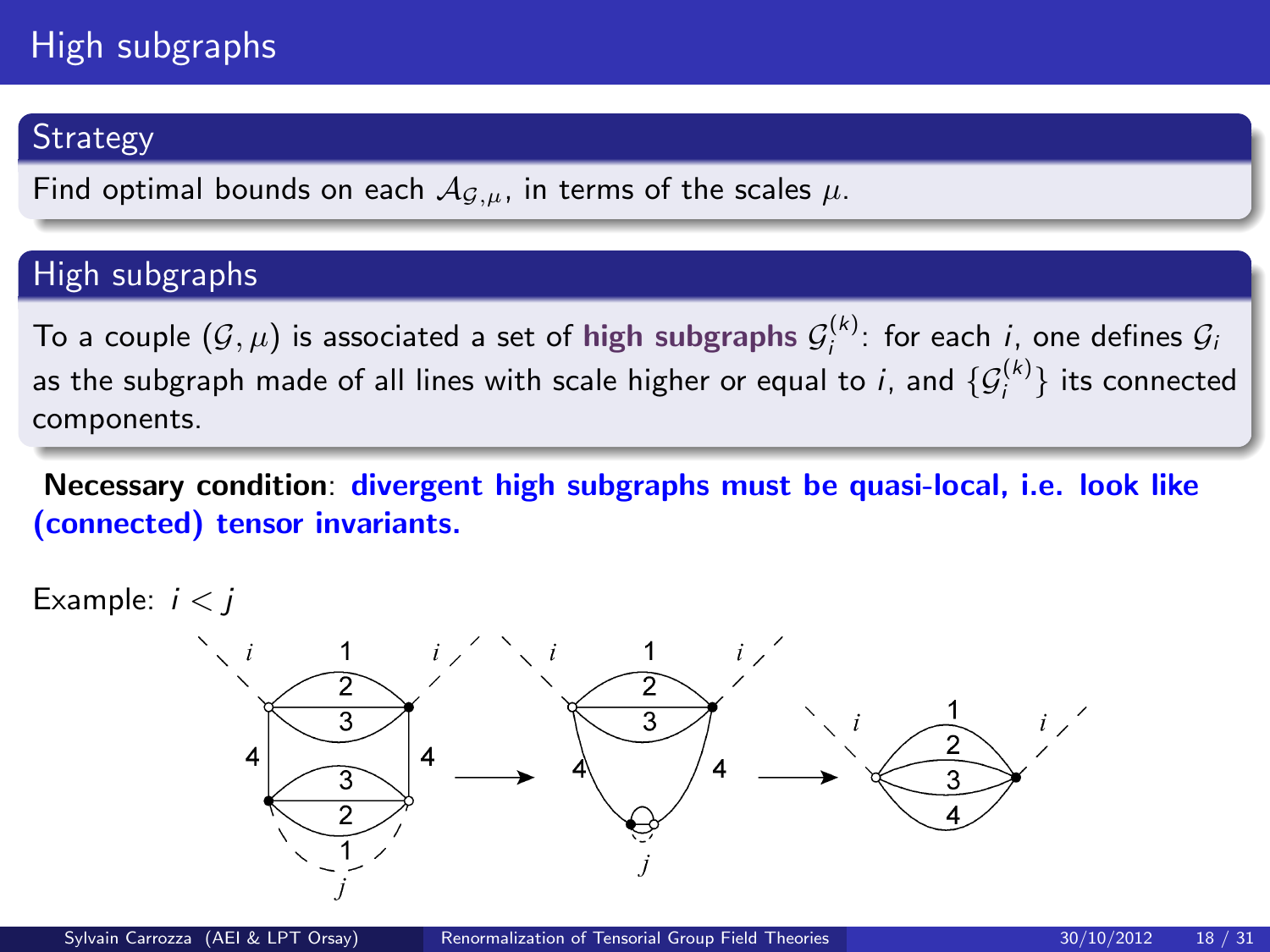## Contractiblity and traciality

2 sources of loss of locality:

- When  $i\to +\infty$ ,  $H_f(\{h_e\})\to \mathbf{1}$  in  $\mathcal{G}_i^{(k)}$ , but not necessarily  $h_e\to \mathbf{1};$
- Combinatorial loss of connectedness when contracting a  $\mathcal{G}_i^{(k)}$ .

#### We therefore define

### Definition

 $\bullet$  A connected subgraph  $\mathcal{H} \subset \mathcal{G}$  is called contractible if there exists a maximal tree of lines  $\mathcal{T} \subset L(\mathcal{H})$  such that

$$
\left(\forall f \in \mathit{F}_{\mathit{int}}(\mathcal{H}) \, , \, \overrightarrow{\prod_{e \in \partial f}} h_e^{-\epsilon_{ef}} = \mathbf{1}\right) \Rightarrow (\forall e \in \mathit{L}(\mathcal{H}) \, , \ h_e = \mathbf{1})
$$

for any assignment of group elements  $(h_e)_{e \in L(H)}$  that verifies  $h_e = 1$  for any  $e \in T$ . (approximate invariance)

 $\bullet$  A connected subgraph  $\mathcal{H} \subset \mathcal{G}$  is called tracial if it is contractible and its contraction in  $G$  conserves its connectedness. (approximate connected invariance)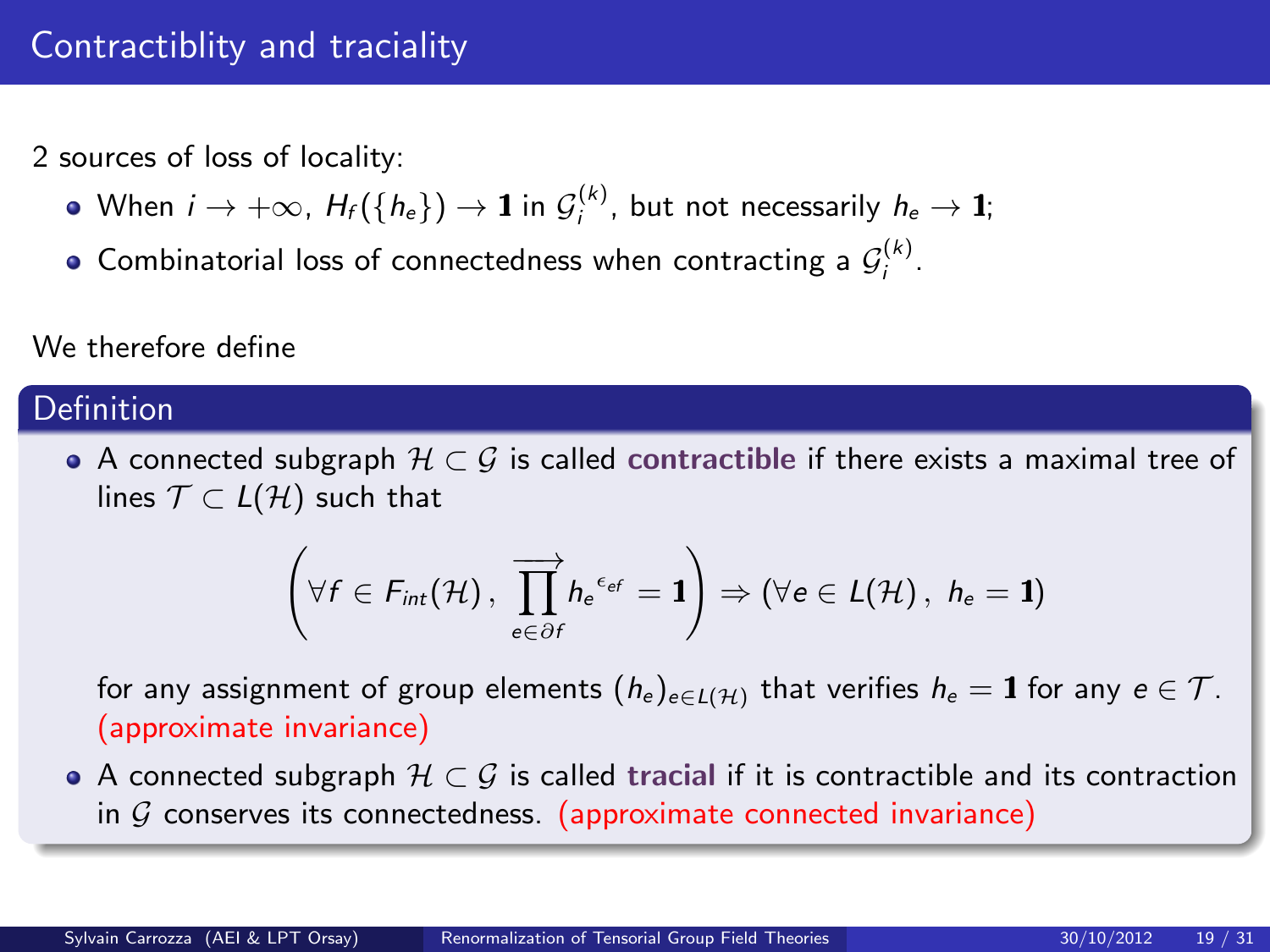#### Theorem

(i) If G has dimension D, there exists a constant K such that the following bound holds:

$$
|\mathcal{A}_{\mathcal{G},\mu}| \leq K^{L(\mathcal{G})} \prod_{(i,k)} M^{\omega[\mathcal{G}_i^{(k)}]},\tag{9}
$$

where the degree of divergence  $\omega$  is given by

$$
\omega(\mathcal{H})=-2L(\mathcal{H})+D(F_{int}(\mathcal{H})-r(\mathcal{H}))
$$
\n(10)

and  $r(\mathcal{H})$  is the rank of the  $\epsilon_{\text{ef}}$  incidence matrix of  $\mathcal{H}$ .

(ii) These bounds are optimal when G is Abelian, or when  $H$  is contractible.

- Subgraphs with  $\omega < 0$  are convergent i.e. have finite contributions when  $\rho \to \infty$ .
- $\bullet$  Subgraphs with  $\omega \geq 0$  are divergent and need to be renormalized. Traciality (or at the very least contractiblity) of divergent subgraphs is therefore needed for renormalizability to hold.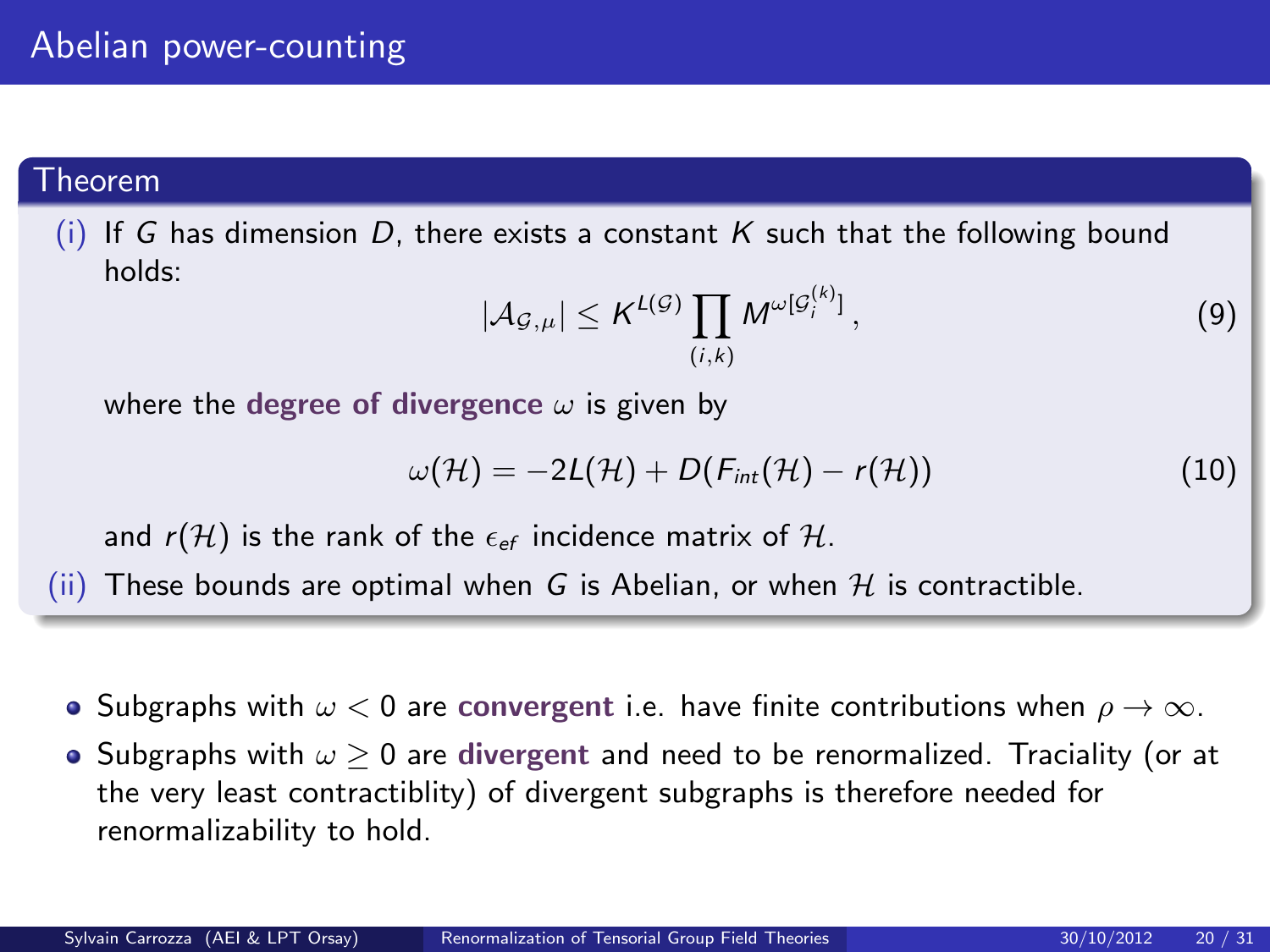1 [A class of dynamical models with gauge symmetry](#page-4-0)

[Multi-scale analysis](#page-14-0)

# $3$   $U(1)$  4d models

<span id="page-20-0"></span><sup>4</sup> [Just-renormalizable models](#page-25-0)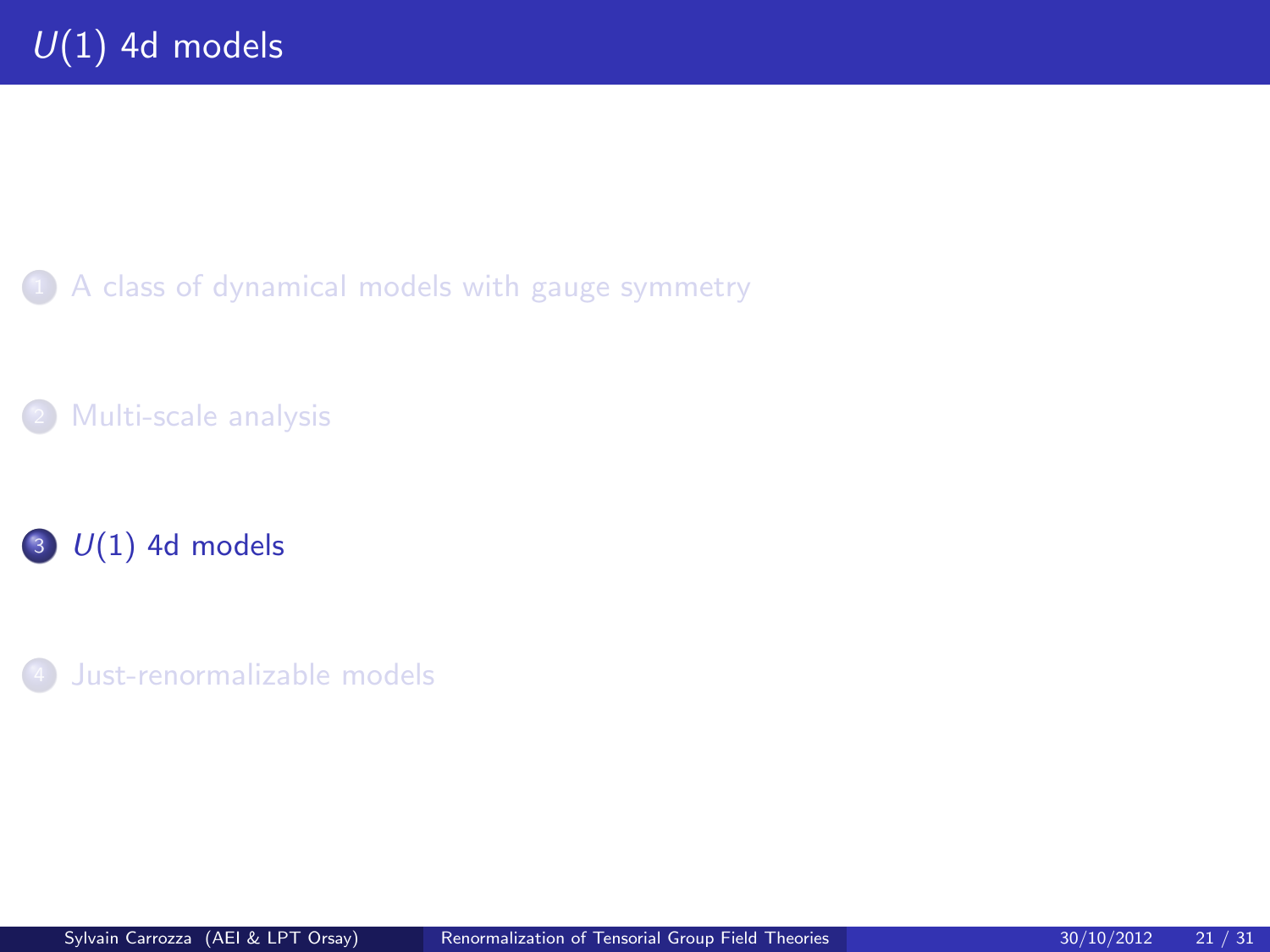## Divergent graphs

The renormalization of such models is triggered by so-called melopoles. They are the tadpole connected subgraphs that can be reduced to a single line by successive 4-dipole contractions.



#### Example:

- $\mathcal{H} = \{l_1\}, \; \mathcal{H} = \{l_1, l_2\}$  or  $\mathcal{H} = \{l_1, l_2, l_3\}$  are melopoles;
- $\bullet$   $\mathcal{H} = \{l_2\}$  and  $\mathcal{H} = \{l_1, l_3\}$  are not (the last one because it is not connected).

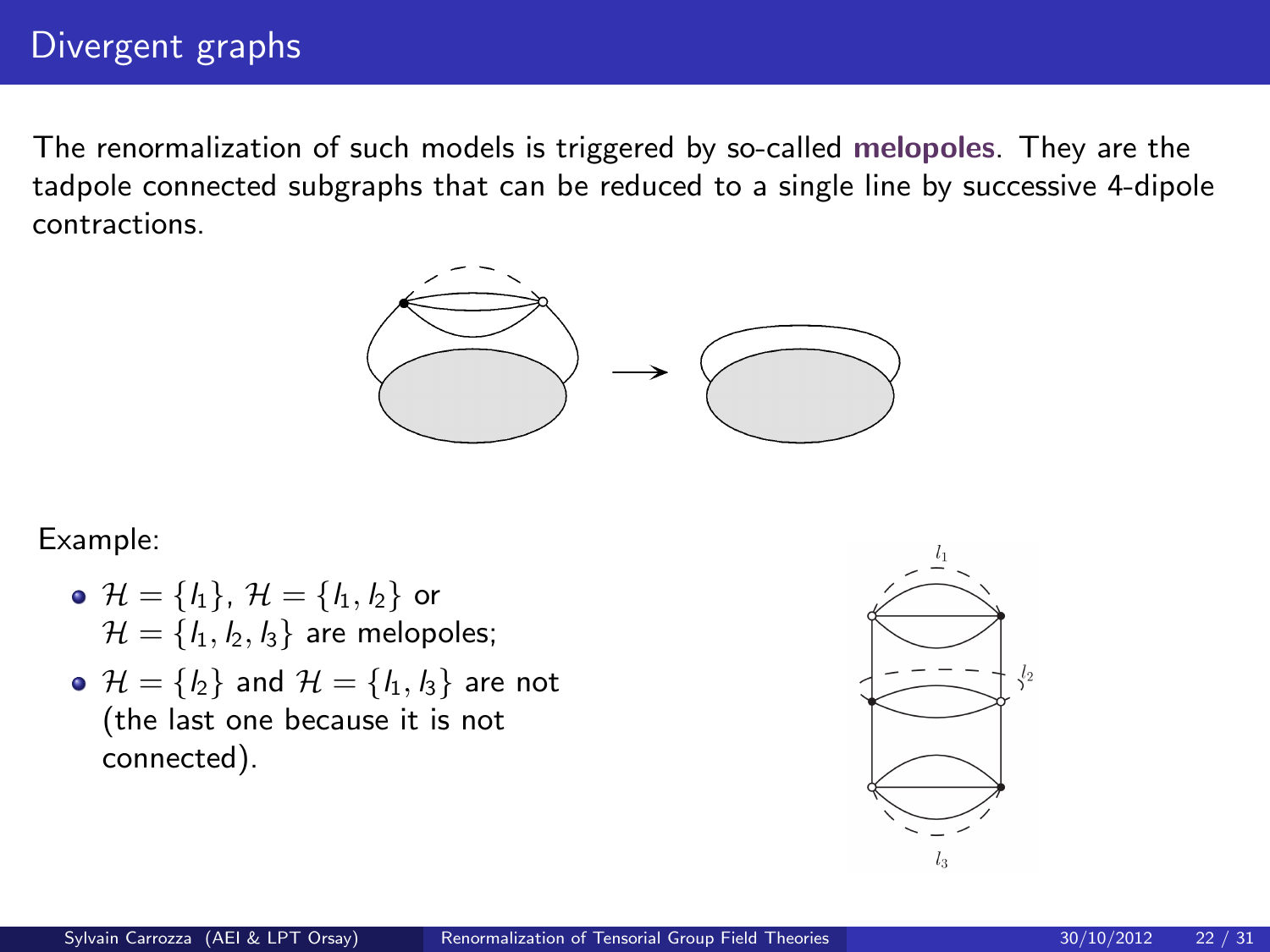## Classification of subgraphs

#### Theorem

- If  $\omega(\mathcal{H}) = 1$ , then  $\mathcal{H}$  is a vacuum melopole.
- If  $\omega(\mathcal{H}) = 0$ , then  $\mathcal H$  is either a non-vacuum melopole, or a submelonic vacuum graph.
- Otherwise,  $\omega(\mathcal{H}) \leq -1$  and  $\omega(\mathcal{H}) \leq -\frac{N(\mathcal{H})}{4}$ ,  $N(\mathcal{H})$  being the number of external legs of  $H$ .



Submelonic vacuum graph: grey blobs represent melopole insertions.

### **Corollary**

For a given finite set of non-zero couplings, the theory has a finite set of divergent subgraphs.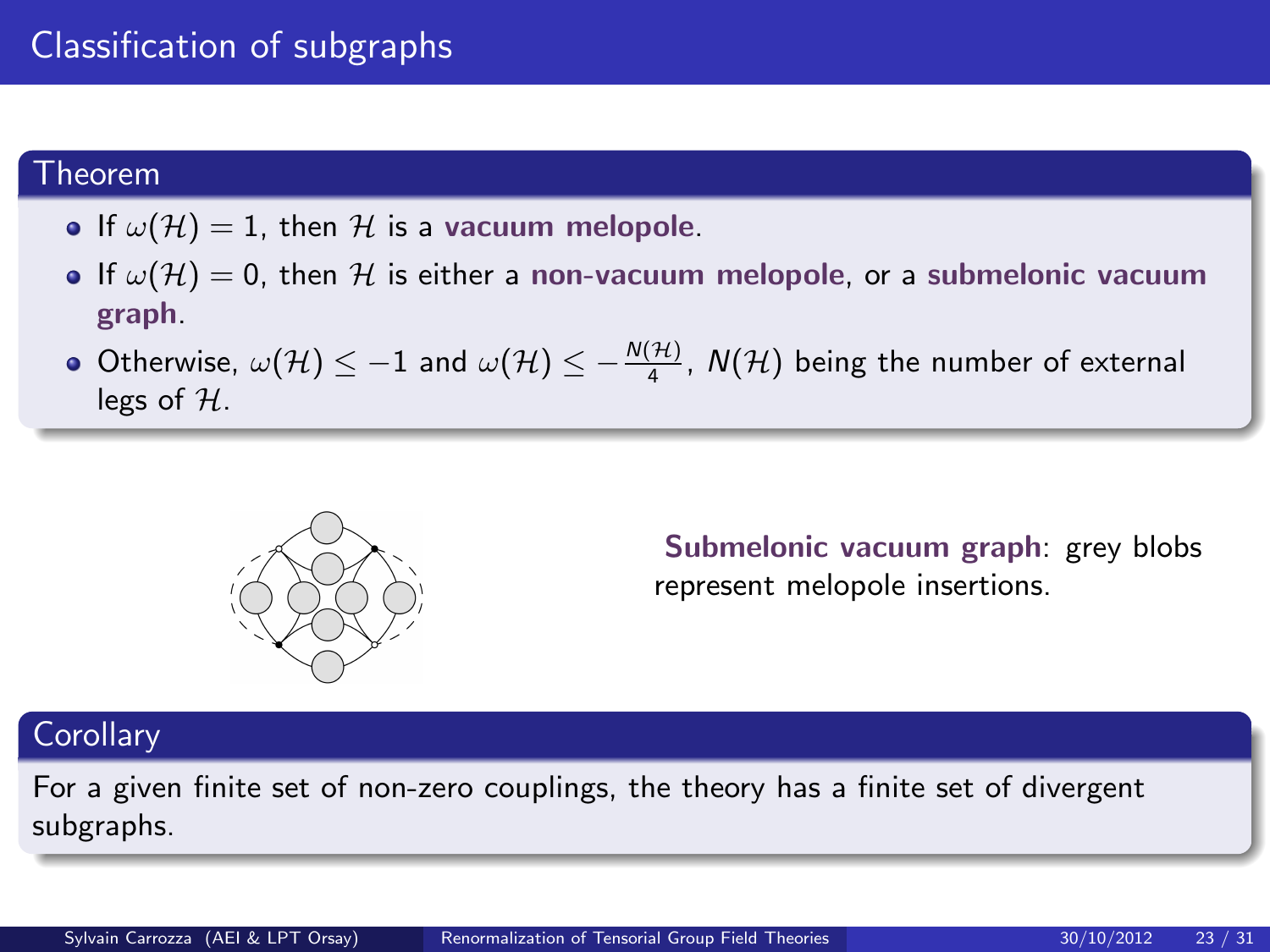#### Lemma

Melopoles are tracial.

Renormalization is therefore possible in the realm of connected tensor invariants.

One can use a Wick ordering procedure to remove divergencies. It is given by a linear map:

$$
\Omega_{\rho} : \{\text{invariants}\} \to \{\text{invariants}\}
$$

depending on the cut-off  $\rho$ .

• Precise expression of  $\Omega_{\rho}(I_b)$  given as a sum over all possible contractions of melopoles in b.

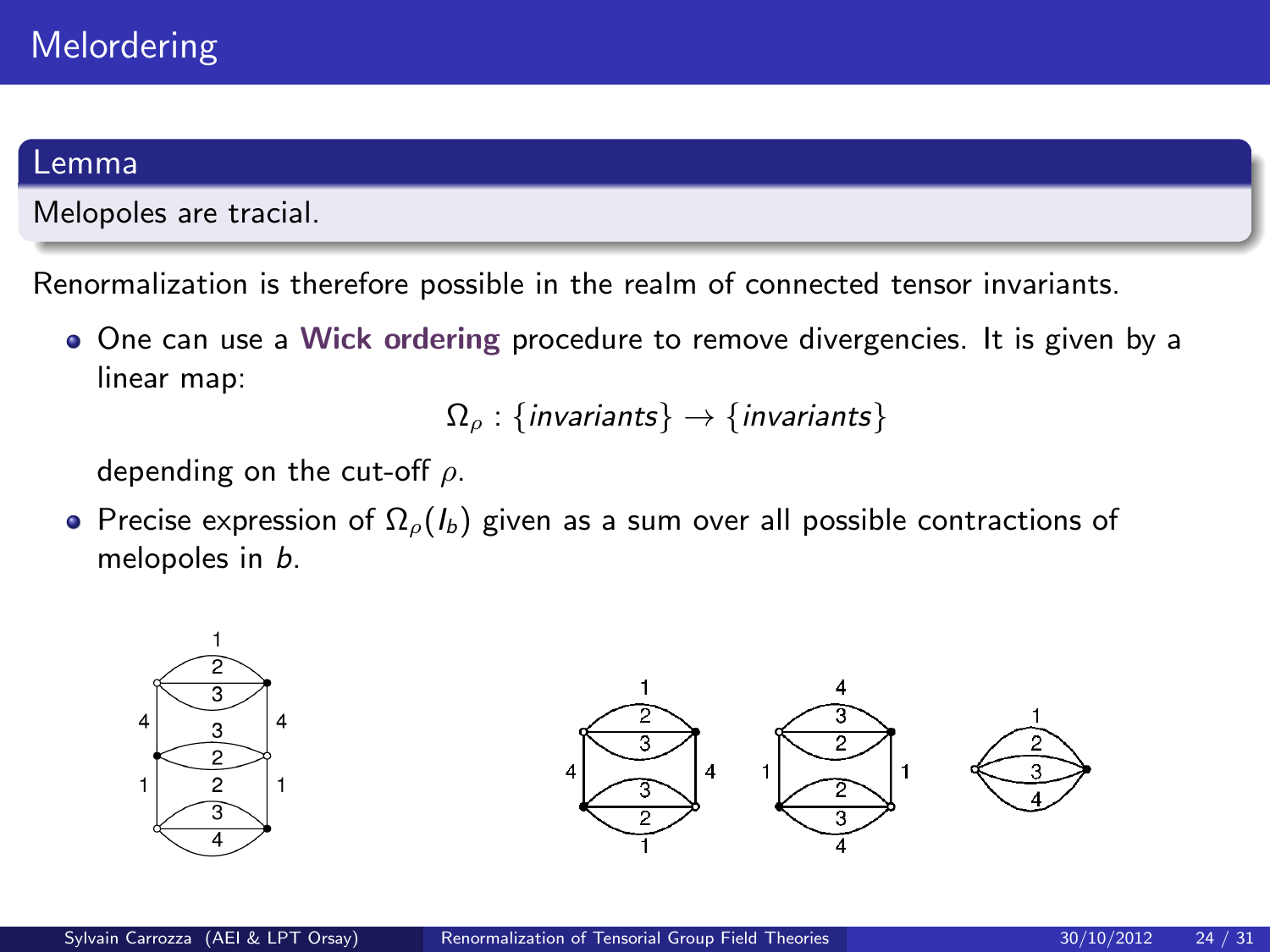One defines the renormalized theory through melordering:

$$
\begin{array}{rcl} \mathcal{Z}_{\Omega_{\rho}} & = & \displaystyle \int \mathrm{d}\mu_{\mathcal{C}_{\rho}}(\varphi,\overline{\varphi})\, \mathrm{e}^{-S_{\Omega_{\rho}}(\varphi,\overline{\varphi})}\, , \\ S_{\Omega_{\rho}}(\varphi,\overline{\varphi}) & = & \displaystyle \sum_{b \in \mathcal{B}} t^R_b \, \Omega_{\rho}(I_b)(\varphi,\overline{\varphi}) . \end{array}
$$

#### Theorem

For any finite set of non-zero renormalized couplings  $\{t_b^R\},$  the amplitudes are convergent when  $\rho \rightarrow +\infty$ .

**Conclusion:**  $U(1)$  4d models with gauge symmetry are super-renormalizable at any order of perturbation theory.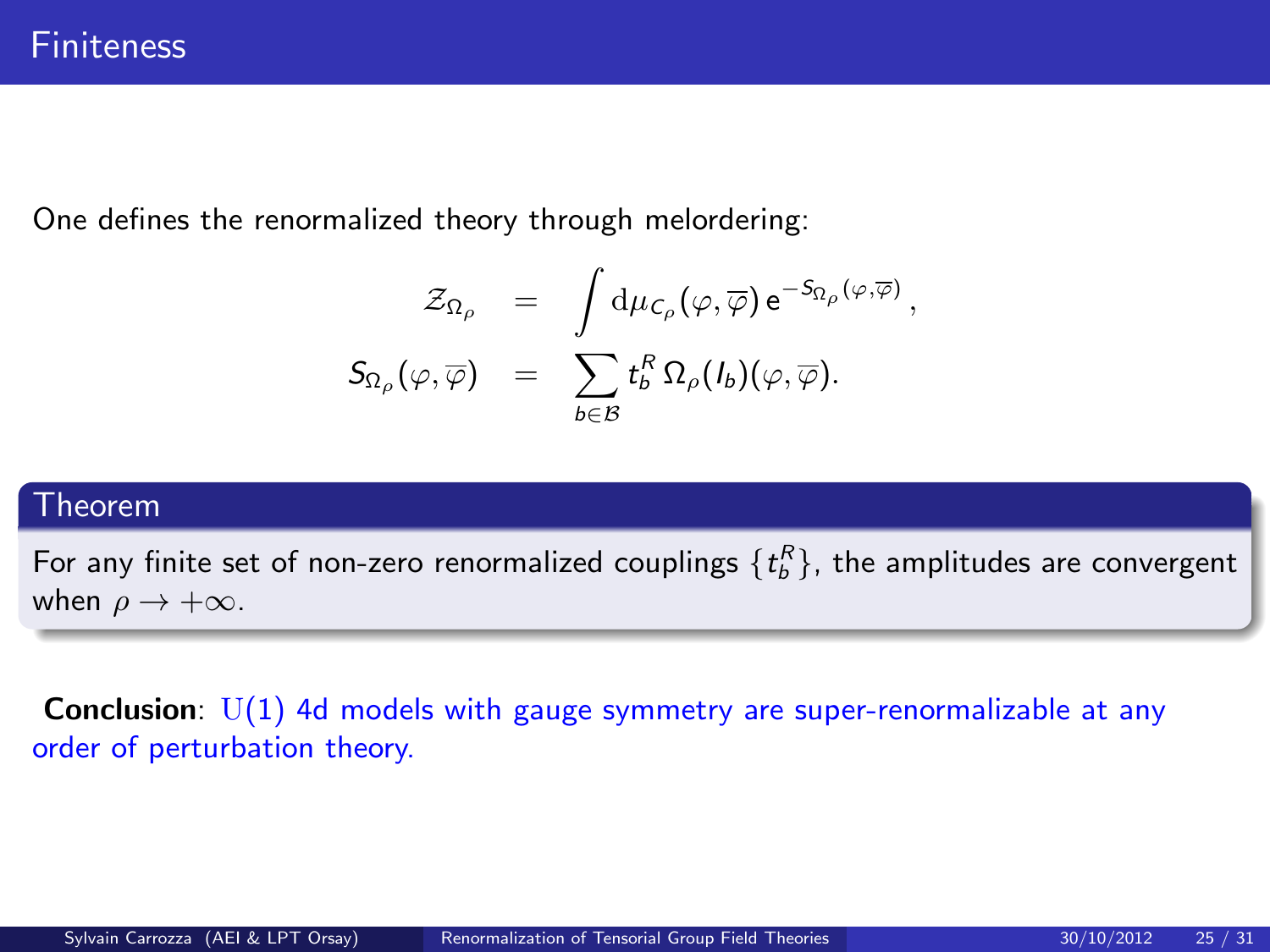1 [A class of dynamical models with gauge symmetry](#page-4-0)

[Multi-scale analysis](#page-14-0)

 $\bullet$   $U(1)$  4d models

<span id="page-25-0"></span><sup>4</sup> [Just-renormalizable models](#page-25-0)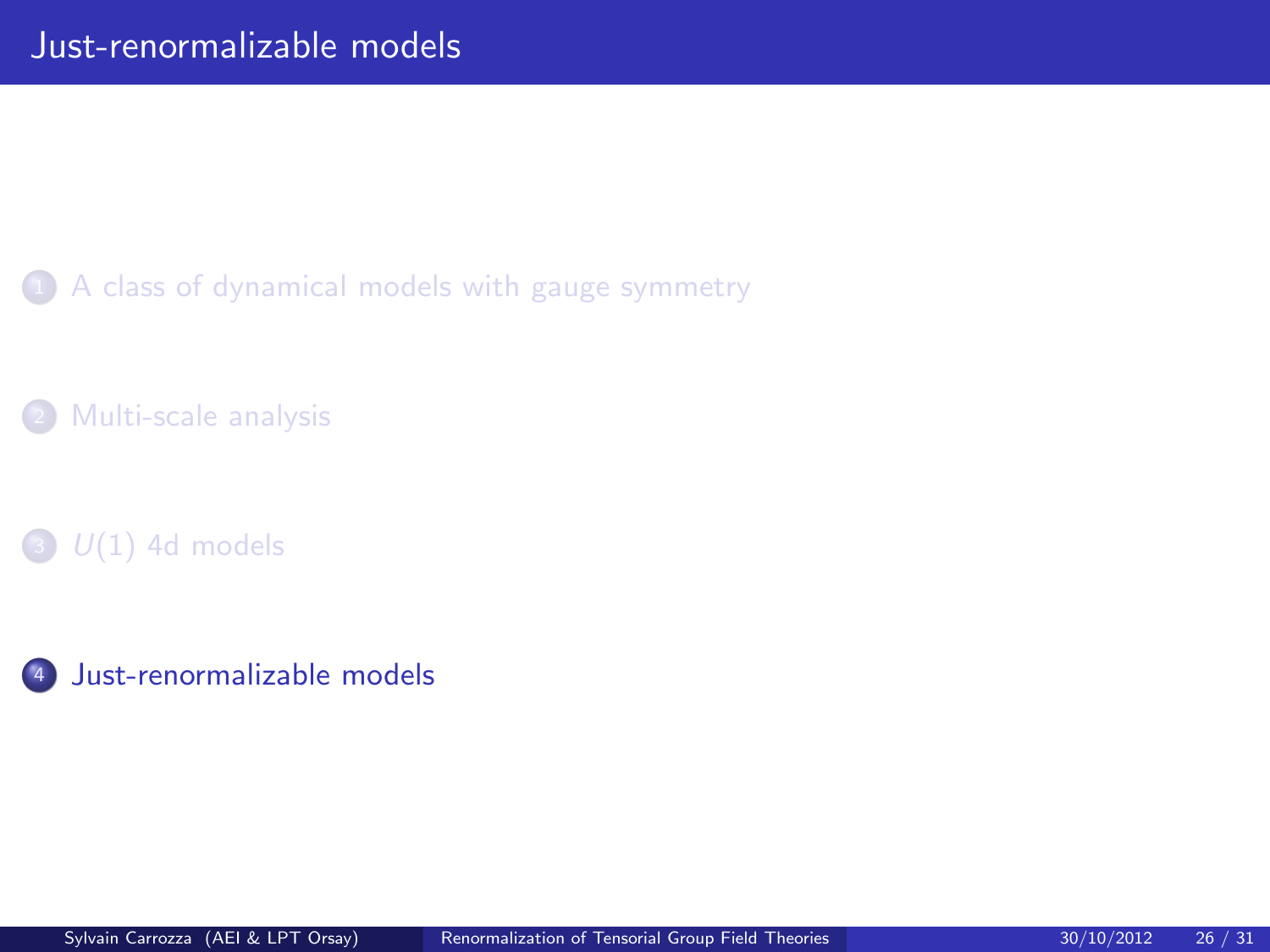#### Hypotheses:

- rank-d tensors;
- $\bullet$  G of dimension D:
- $\bullet$   $V_{max}$  = maximal order of interactions.

**Question:** necessary conditions on  $d$ ,  $D$  and  $v_{max}$  in order to construct just-renormalizable models (i.e. with infinite sets of divergent graphs)?

Notations:

- $n_{2k}(\mathcal{H})$  = number of vertices with valency 2k in H;
- $N(\mathcal{H})$  = number of external legs attached to vertices of  $\mathcal{H}$ ;
- $\bullet$   $\mathcal{H}/\mathcal{T}$  = contraction of  $\mathcal{H}$  along a tree of lines (gauge-fixing).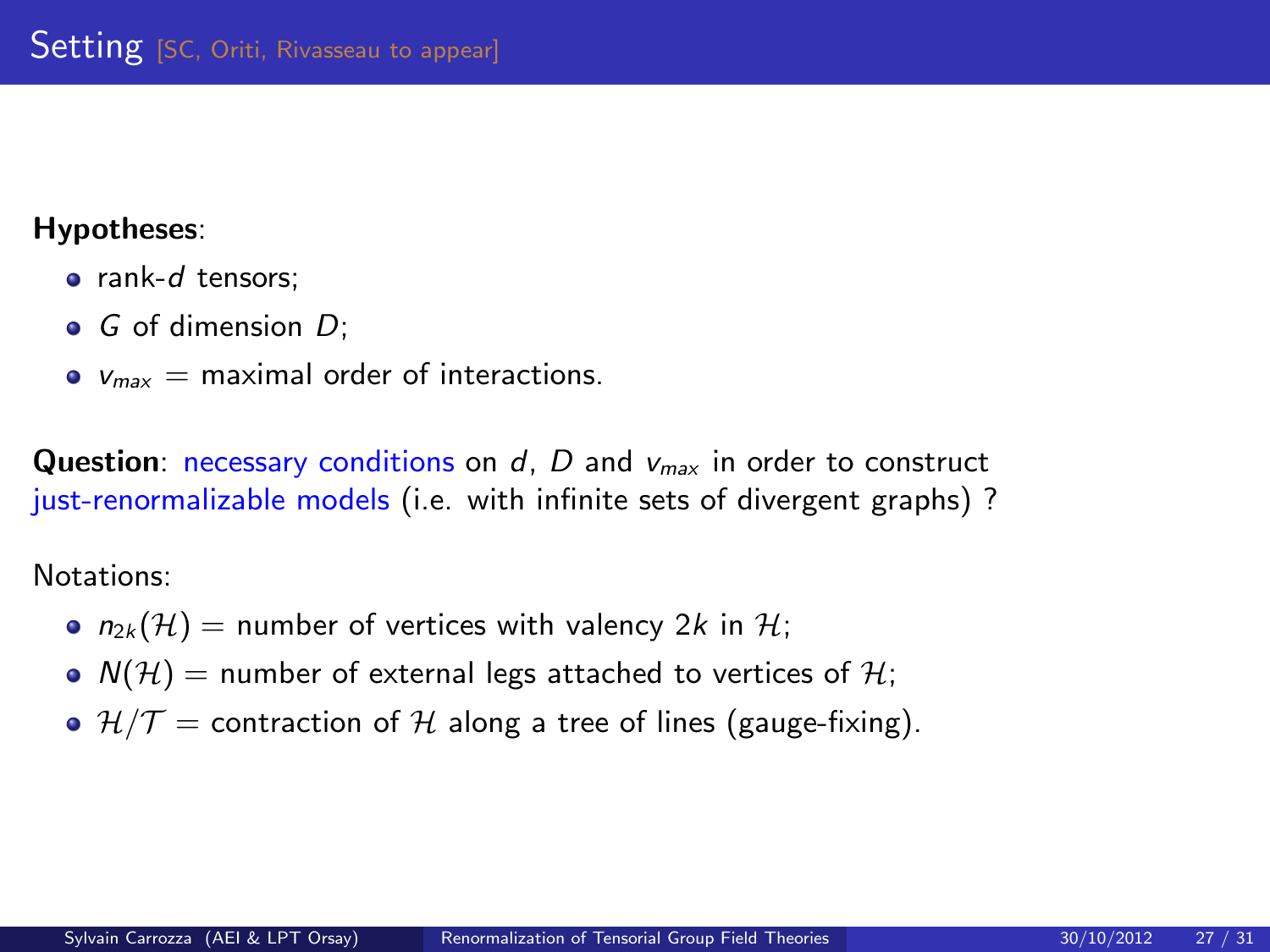### Necessary conditions

## **Proposition**

Let  $H$  be a non-vacuum subgraph. Then:

$$
\omega(\mathcal{H}) = D(d-2) - \frac{D(d-2) - 2}{2}N \tag{11}
$$

$$
-\sum_{k=1}^{\text{Vmax}/2-1}[D(d-2)-(D(d-2)-2)k]n_{2k} \qquad (12)
$$

$$
+ D\rho(\mathcal{H}/\mathcal{T}), \qquad (13)
$$

with

$$
\rho(\mathcal{G}) \le 0 \quad \text{and} \quad \rho(\mathcal{G}) = 0 \Leftrightarrow \mathcal{G} \text{ is a melopole.} \tag{14}
$$

| Type |  | $V_{max}$ | (1)                                     |
|------|--|-----------|-----------------------------------------|
|      |  |           | $\overline{3-N/2} - 2n_2 - n_4 + 3\rho$ |
| R    |  |           | $4 - N - 2n_2 + 4\rho$                  |
|      |  |           | $4 - N - 2n_2 + 2\rho$                  |
|      |  | 6         | $\sqrt{3-N}/2-2n_2-n_4+\rho$            |
|      |  |           | $\overline{4-N} - 2n_2 + \rho$          |

Table: Classification of potentially just-renormalizable models.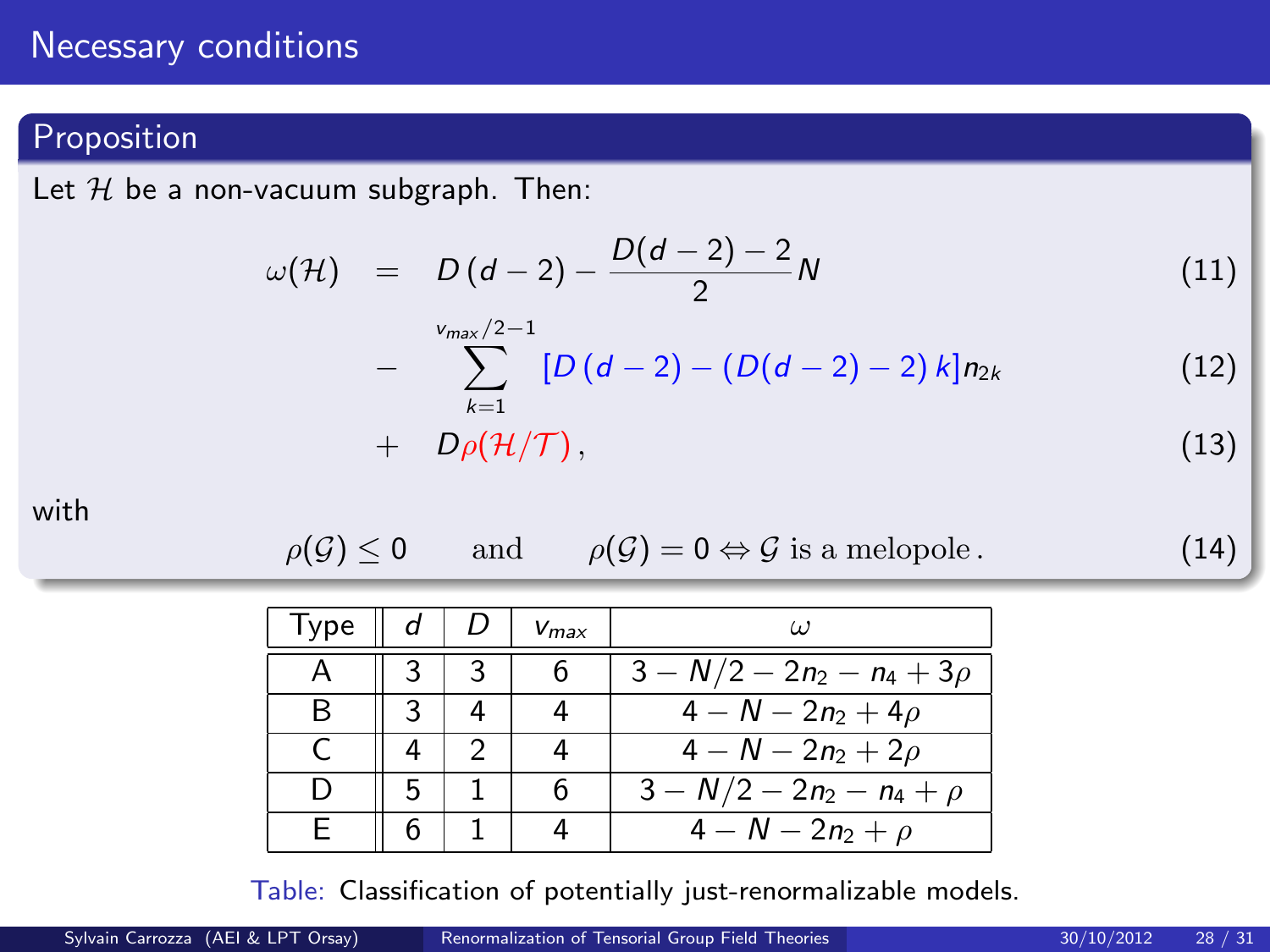$\varphi^6$  model on  $\mathrm{SU}(2)$ , in  $d=3$ 

$$
\omega(\mathcal{H}) = 3 - \frac{N}{2} - 2n_2 - n_4 + 3\rho(\mathcal{H}/\mathcal{T})
$$
\n(15)

| Ν                                          | n <sub>2</sub> | $n_4$          | ρ | $\omega$       |
|--------------------------------------------|----------------|----------------|---|----------------|
| 6                                          | 0              | 0              | 0 | 0              |
| 4<br>4                                     | 0              | 0              | 0 | 1              |
|                                            | 0              | 1              | 0 | 0              |
|                                            | 0              | 0              | 0 | $\overline{2}$ |
|                                            | 0              | 1              | 0 | 1              |
| $\begin{array}{c} 2 \\ 2 \\ 2 \end{array}$ | 0              | $\overline{2}$ | 0 | 0              |
|                                            | 1              | 0              | 0 | 0              |

Table: Classification of non-vacuum divergent graphs for  $d = D = 3$ . All of them are melonic.

#### Theorem

The  $\varphi^6$  SU(2) model in 3*d* is renormalizable. Divergencies generate coupling constants, mass and wave-function counter-terms.

Sylvain Carrozza (AEI & LPT Orsay) [Renormalization of Tensorial Group Field Theories](#page-0-0) 30/10/2012 29 / 31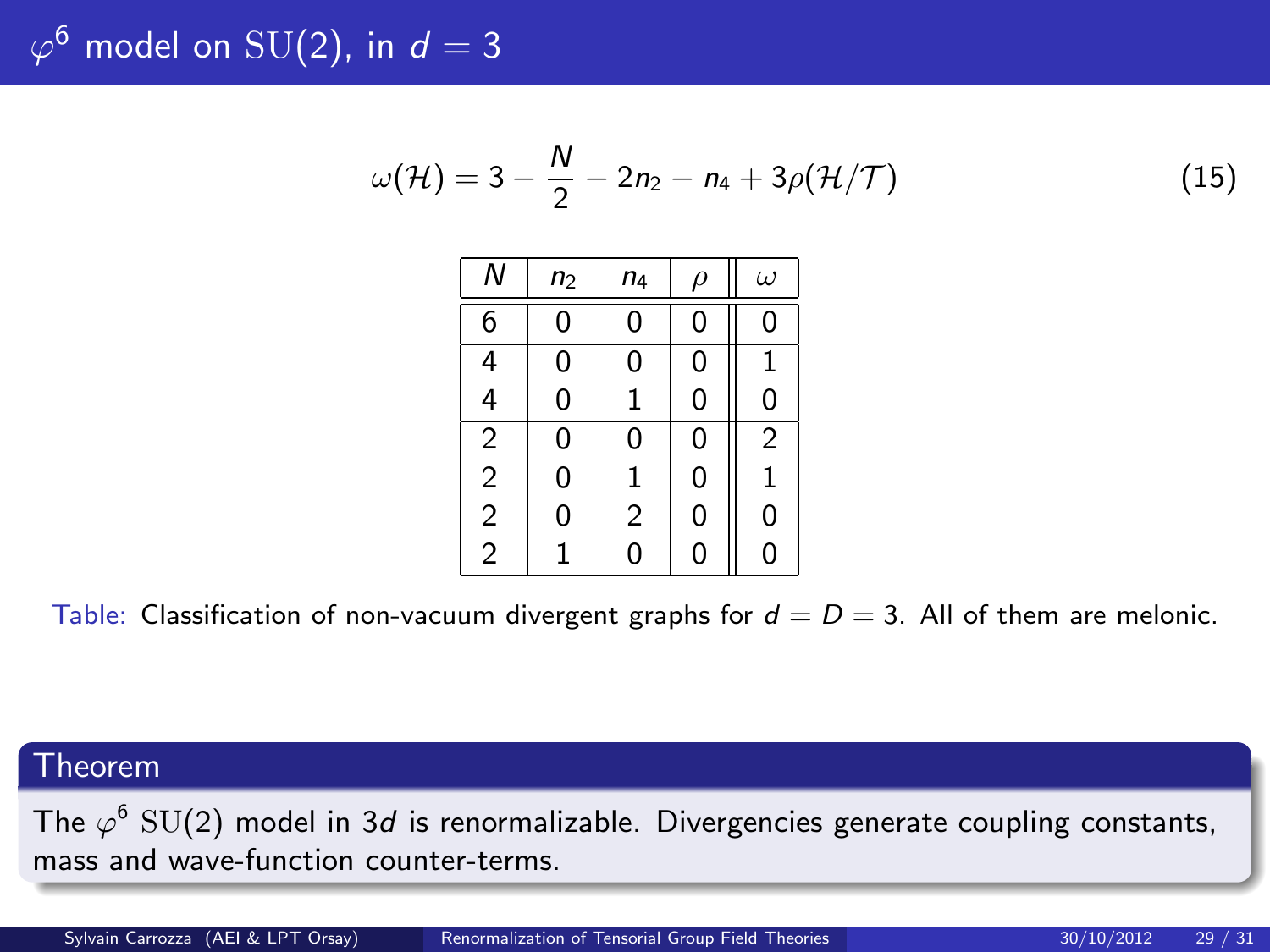Summary:

- Introducing connection degrees of freedom is possible in renormalizable TGFTs.
- **•** Generically improves renormalizability.
- $\bullet$   $U(1)$  4d models with any finite number of interactions are super-renormalizable.
- 5 types of just-renormalizable models, including a  $SU(2)$  model in  $d=3$ .

What's next?

- Flow of the  $SU(2)$  model in 3d [wip]: asymptotic freedom? relation to Ponzano-Regge?
- Constructibility (of  $U(1)$  models first) [Gurau wip].
- **Generalization to 4d gravity models [wip]: EPRL, FK, BO, etc.** 
	- geometry: interplay between simplicity constraints and tensor invariance?
	- with or without Laplacian (or other differential operator)?